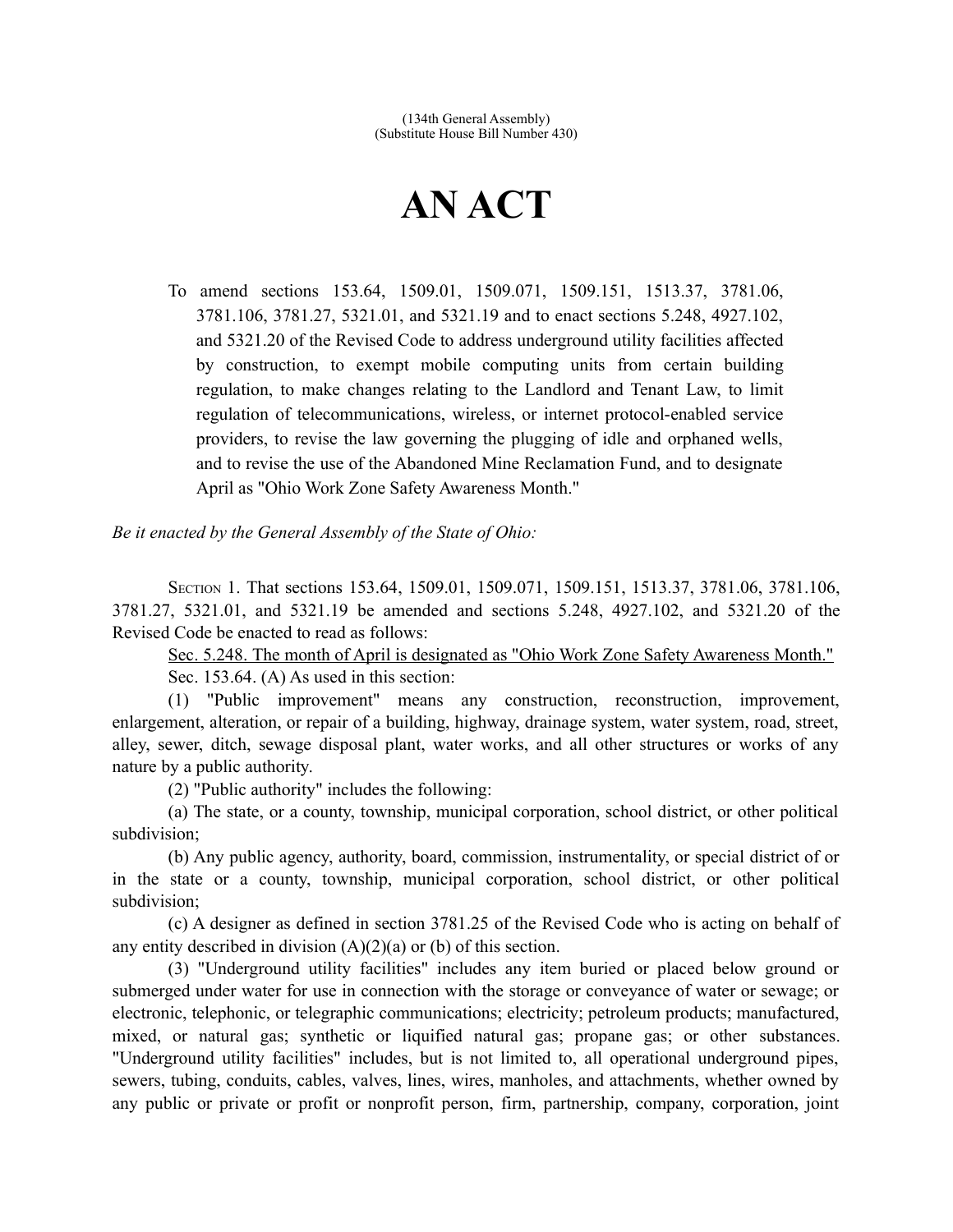stock association, joint venture, or voluntary association, wherever organized or incorporated, except for a private septic system in a single- or multi-family dwelling utilized only for that dwelling and not connected to any other system.

(4) "Protection service" means a notification center not an owner of an underground utility facility that complies with the following:

(a) It exists for the purpose of receiving notice from public authorities and from other persons that plan to prepare plans and specifications for, or engage in, public improvements involving digging, blasting, excavating, or other underground construction activities;

(b) It distributes the information described in division  $(A)(4)(a)$  of this section to its members and participants;

(c) It has registered by March 14, 1989, with the secretary of state and the public utilities commission under former division (F) of this section as it existed on that date.

(5) "Construction area" means the area delineated on the plans and specifications for the public improvement within which the work provided for in the contract will be performed.

(6) "Interstate gas pipeline" means an interstate gas pipeline subject to the "Natural Gas Pipeline Safety Act of 1968," 49 U.S.C. 1671, as amended.

 (7) "Interstate hazardous liquids pipeline" means an interstate hazardous liquids pipeline subject to the "Hazardous Liquid Pipeline Safety Act of 1979," 49 U.S.C. 2002, as amended.

(B)(1) In any public improvement which may involve underground utility facilities, the public authority, prior to preparing plans and specifications, shall contact a protection service and any owners of underground utility facilities that are not members of a protection service for the existence and location of all underground utility facilities within the construction area.

(2) If requested by the public authority, each owner of underground utility facilities within the construction area, other than real property owners listed in divisions  $(C)(1)$  to  $(4)$  of section 3781.25 of the Revised Code, shall do one of the following within ten days of receiving notice from the public authority or a protection service:

(a) Mark the location of the underground utility facilities, other than those facilities serving single-family or two-, three-, or four-unit dwellings, within the construction area in accordance with the marking standards described in division (C) of section 3781.29 of the Revised Code;

(b) Provide digital or paper drawings, or both, that meet both of the following requirements:

(i) They are drawn to scale and include locatable items. Locatable items may include poles, pedestals, back of curb, sidewalk, edge of pavement, centerline of ditch, property lines, and other similar items.

(ii) They depict the location of the underground utility facilities.

 (3) If the public improvement is within six hundred sixty feet of the center point of any interstate hazardous liquid pipeline or interstate gas pipeline, the pipeline operator shall provide to the public authority all of the following:

(a) A written notice of any special notification requirements;

(b) The location and description of any right-of-way associated with the pipeline as well as pipeline location information, such as providing documents reflecting the actual location of the pipeline, marking facilities on design drawings, and providing maps;

(c) Contact information for the primary contact person for the project area.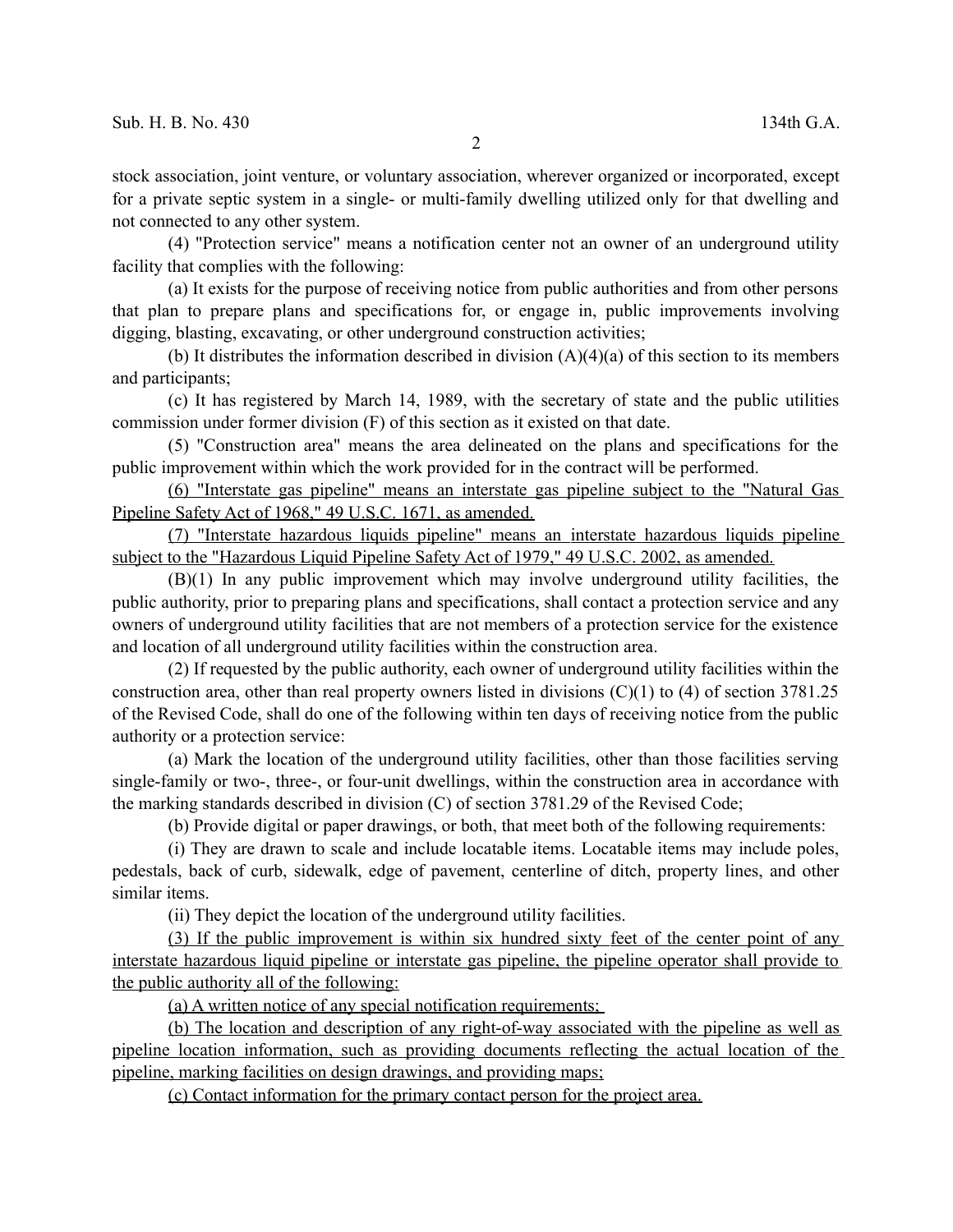Compliance with division-divisions  $(B(2)$  and  $(3)$  of this section does not relieve an owner of underground utility facilities from compliance with the marking requirements of section 3781.29 of the Revised Code.

 $(3)$  (4) The public authority shall include, in the plans and specifications for such improvement, the identity and location of the existing underground utility facilities located in the construction area as provided to the public authority by the owner of the underground utility facility and the name, address, and telephone number of each owner of any underground utility facilities in the construction area that does not subscribe to a protection service.

(a) If the public authority is notified that the improvement is within six hundred sixty feet of the center point of any interstate hazardous liquid pipeline or interstate gas pipeline, the public authority shall also include in the plans and specifications for the project all of the following:

(i) Any special notification requirements;

(ii) The name and contact information of the primary contact person for each pipeline operator who has provided notice to the public authority under division (B)(3) of this section;

(iii) Notice stating that the public authority has utilized reasonable means to contact the pipeline operator to verify the location of the pipeline and pipeline right-of-way;

(iv) Notice that the public authority has reviewed, or has attempted to review, preliminary information about the public improvement with the pipeline operator and incorporated the requested adjustments into the plans.

(b) For purposes of division  $(B)(4)(a)(iii)$  of this section, a public authority who provides notice to the protection service in accordance with division (B)(1) of this section is deemed to have utilized reasonable means to contact the operator of the pipeline.

(4) (5) Any anticipated temporary or permanent relocation of underground utility facilities deemed necessary by the public authority shall be negotiated or arranged by the public authority with the owners of the underground utility facilities prior to the start of construction. If a temporary or permanent relocation of utility facilities is necessary, the owner of the underground utility facility shall be given a reasonable time to move such utility facilities unless the contractor to whom the contract for a public improvement is awarded or its subcontractor agrees with the owner of the underground utility facility to coordinate relocation with construction operations.

 $(5)$  (6) The public authority, within ten calendar days after award of a contract for a public improvement, shall notify in writing all owners of underground utility facilities known to be located in the construction area of the public improvement of the name and address of the contractor to whom the contract for the public improvement was awarded. Where notice is given in writing by certified mail, the return receipt, signed by any person to whom the notice is delivered, shall be conclusive proof of notice.

(C) The contractor to whom a contract for a public improvement is awarded or its subcontractor, at least two working days, excluding Saturdays, Sundays, and legal holidays, but no more than ten working days, prior to commencing construction operations in the construction area which may involve underground utility facilities, shall cause notice to be given to a protection service and the owners of underground utility facilities shown on the plans and specifications who are not members of a protection service. The owner of the underground utility facility, within forty-eight hours, excluding Saturdays, Sundays, and legal holidays, after notice is received, shall stake, mark, or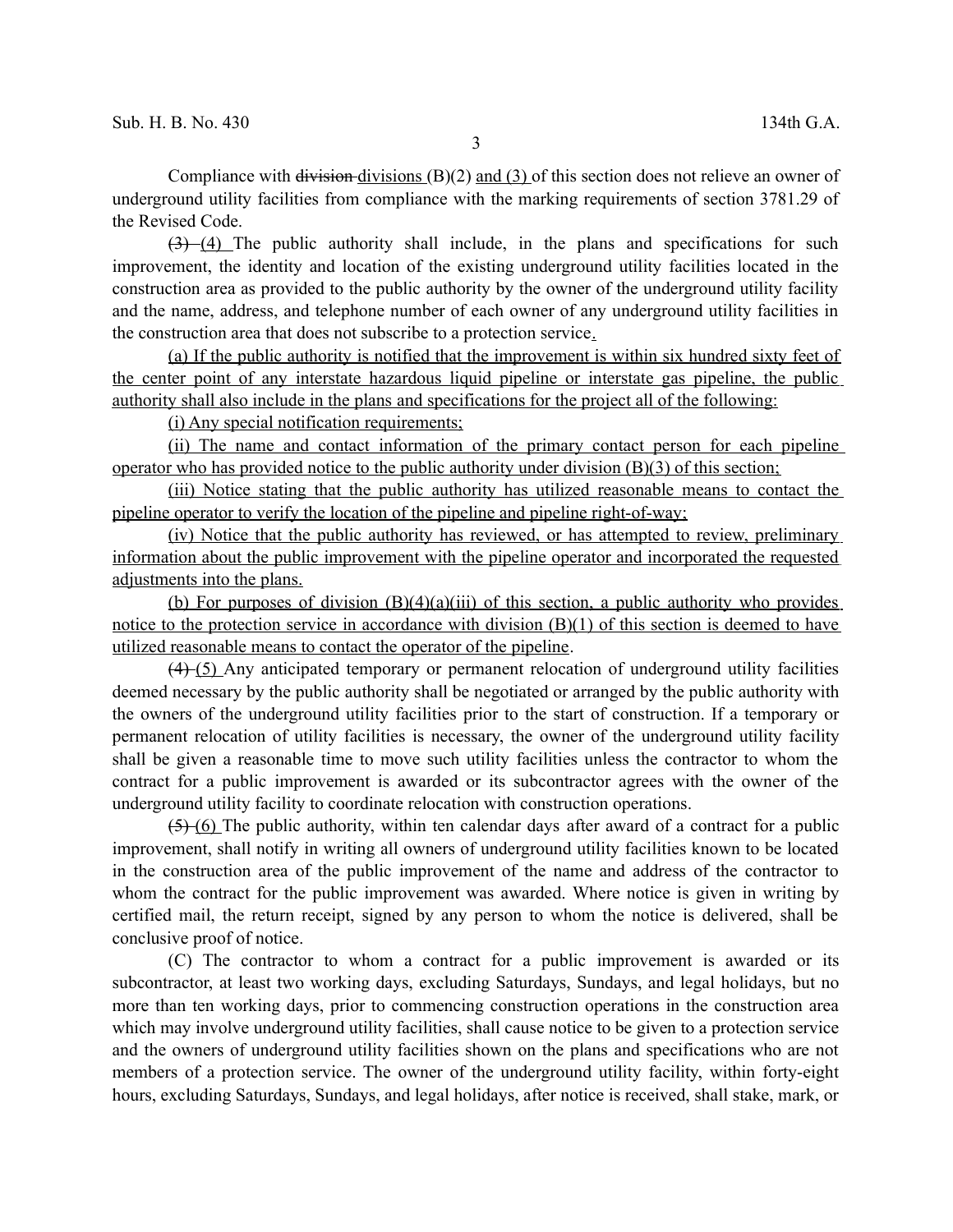otherwise designate the location of the underground utility facilities in the construction area in such a manner as to indicate their course together with the approximate depth at which they were installed.

(D) If the public authority fails to comply with the requirements of division (B) of this section, the contractor to whom the work is awarded or its subcontractor complies with the requirements of division (C) of this section, and the contractor or its subcontractor encounters underground utility facilities in the construction area that would have been shown on the plans and specifications for such improvement had a protection service or owner of the underground utility facility who is not a member of a protection service whose name, address, and telephone number is provided by the public authority been contacted, then the contractor, upon notification to the public authority, is entitled to an increase to the contract price for itself or its subcontractor for any additional work that must be undertaken or additional time that will be required and is entitled to an extension of the completion date of the contract for the period of time of any delays to the construction of the public improvement.

In the event of a dispute as to the application of this section, procedures may be commenced under the applicable terms of the construction contract, or if the contract contains no provision for final resolution of the dispute, pursuant to the procedures for arbitration in Chapter 2711. of the Revised Code.

This section does not affect rights between the contractors and the public authority for any increase in contract price or additional time to perform the contract when the public authority complies with division (B) of this section.

Any public authority who complies with the requirements of division (B) of this section and any contractor or its subcontractor who complies with the requirements of division (C) of this section shall not be responsible to the owner of the underground utility facility if underground utility lines are encountered not as marked in accordance with the provisions of division (C) of this section by the owner of the underground utility facility, unless the contractor or its subcontractor has actual notice of the underground utility facility. Except as noted in this division, this section does not affect rights between the contractor or its subcontractor and the owner of the underground utility facility for failure to mark or erroneously marking utility lines. The public authority shall not make as a requirement of any contract for public improvement any change in responsibilities between the public authority and the owners of the underground utility facilities in connection with damage, injury, or loss to any property in connection with underground utility facilities.

The contractor or its subcontractor shall alert immediately the occupants of nearby premises as to any emergency that the contractor or subcontractor may create or discover at or near such premises. The contractor or its subcontractor shall report immediately to the owner or operator of the underground facility any break or leak on its lines or any dent, gouge, groove, or other damage to such lines or to their coating or cathodic protection, made or discovered in the course of their excavation.

(E) This section does not affect rights between the public authority and the owners of the underground utility facilities for responsibility for costs involving removal, relocation, or protection of existing underground utility facilities, or for costs for delays occasioned thereby.

Sec. 1509.01. As used in this chapter:

(A) "Well" means any borehole, whether drilled or bored, within the state for production,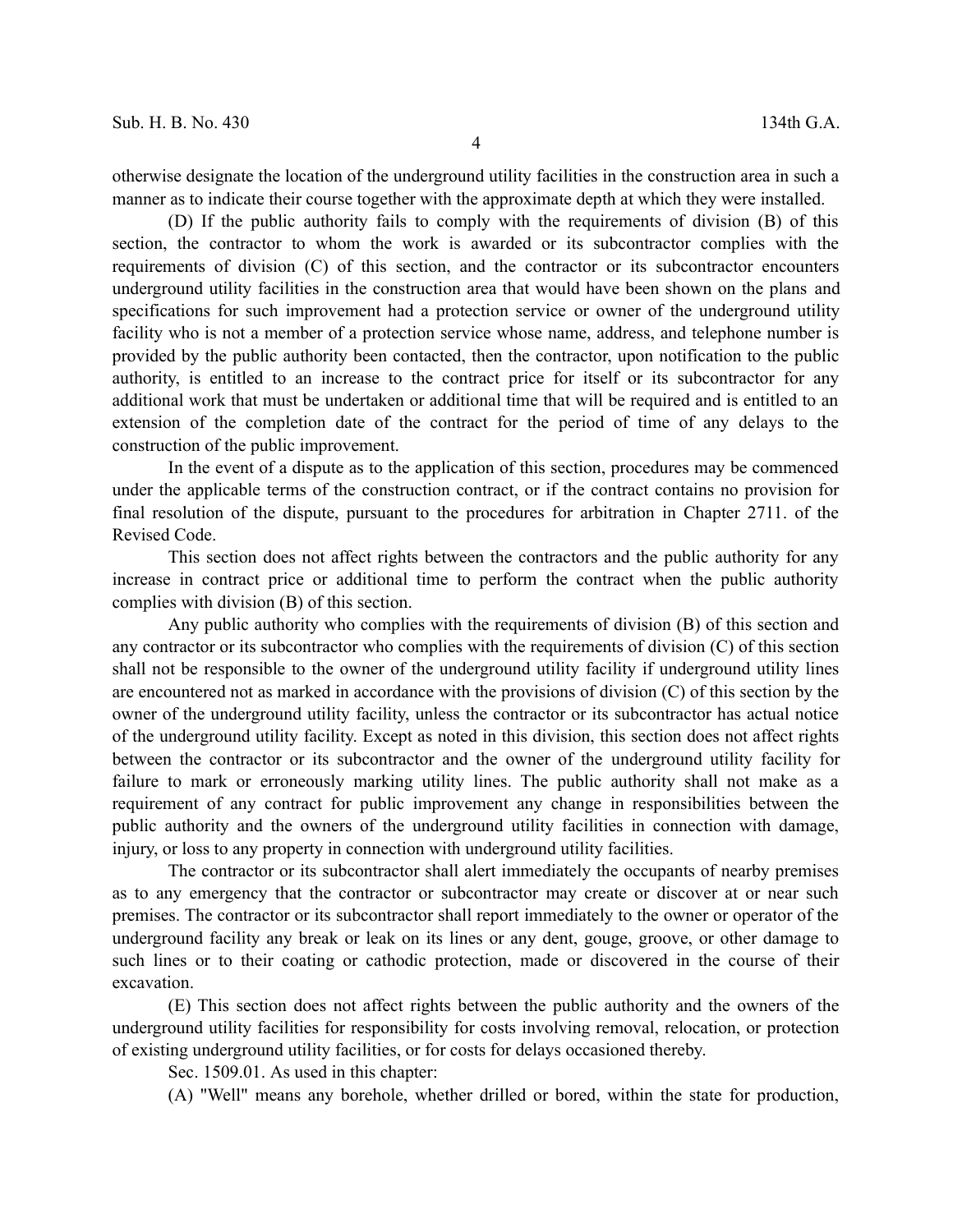extraction, or injection of any gas or liquid mineral, excluding potable water to be used as such, but including natural or artificial brines and oil field waters.

(B) "Oil" means crude petroleum oil and all other hydrocarbons, regardless of gravity, that are produced in liquid form by ordinary production methods, but does not include hydrocarbons that were originally in a gaseous phase in the reservoir.

(C) "Gas" means all natural gas and all other fluid hydrocarbons that are not oil, including condensate.

(D) "Condensate" means liquid hydrocarbons separated at or near the well pad or along the gas production or gathering system prior to gas processing.

(E) "Pool" means an underground reservoir containing a common accumulation of oil or gas, or both, but does not include a gas storage reservoir. Each zone of a geological structure that is completely separated from any other zone in the same structure may contain a separate pool.

(F) "Field" means the general area underlaid by one or more pools.

(G) "Drilling unit" means the minimum acreage on which one well may be drilled, but does not apply to a well for injecting gas into or removing gas from a gas storage reservoir.

(H) "Waste" includes all of the following:

(1) Physical waste, as that term generally is understood in the oil and gas industry;

(2) Inefficient, excessive, or improper use, or the unnecessary dissipation, of reservoir energy;

(3) Inefficient storing of oil or gas;

(4) Locating, drilling, equipping, operating, or producing an oil or gas well in a manner that reduces or tends to reduce the quantity of oil or gas ultimately recoverable under prudent and proper operations from the pool into which it is drilled or that causes or tends to cause unnecessary or excessive surface loss or destruction of oil or gas;

(5) Other underground or surface waste in the production or storage of oil, gas, or condensate, however caused.

(I) "Correlative rights" means the reasonable opportunity to every person entitled thereto to recover and receive the oil and gas in and under the person's tract or tracts, or the equivalent thereof, without having to drill unnecessary wells or incur other unnecessary expense.

(J) "Tract" means a single, individual parcel of land or a portion of a single, individual parcel of land.

(K) "Owner," unless referring to a mine, means the person who has the right to drill on a tract or drilling unit, to drill into and produce from a pool, and to appropriate the oil or gas produced therefrom either for the person or for others, except that a person ceases to be an owner with respect to a well when the well has been plugged in accordance with applicable rules adopted and orders issued under this chapter. "Owner" does not include a person who obtains a lease of the mineral rights for oil and gas on a parcel of land if the person does not attempt to produce or produce oil or gas from a well or obtain a permit under this chapter for a well or if the entire interest of a well is transferred to the person in accordance with division (B) of section 1509.31 of the Revised Code.

(L) "Royalty interest" means the fee holder's share in the production from a well.

(M) "Discovery well" means the first well capable of producing oil or gas in commercial quantities from a pool.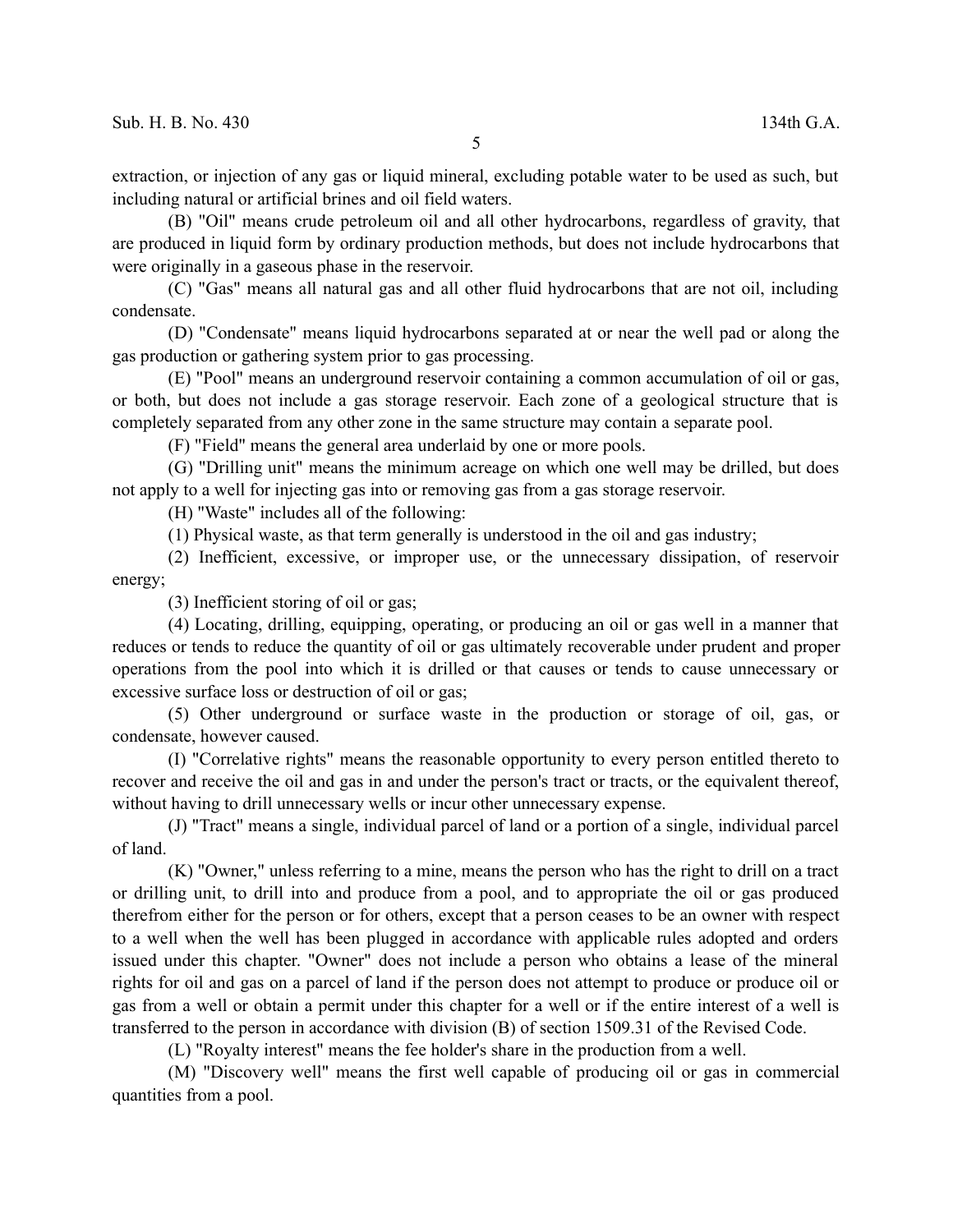(N) "Prepared clay" means a clay that is plastic and is thoroughly saturated with fresh water to a weight and consistency great enough to settle through saltwater in the well in which it is to be used, except as otherwise approved by the chief of the division of oil and gas resources management.

(O) "Rock sediment" means the combined cutting and residue from drilling sedimentary rocks and formation.

(P) "Excavations and workings," "mine," and "pillar" have the same meanings as in section 1561.01 of the Revised Code.

(Q) "Coal bearing township" means a township designated as such by the chief of the division of mineral resources management under section 1561.06 of the Revised Code.

(R) "Gas storage reservoir" means a continuous area of a subterranean porous sand or rock stratum or strata into which gas is or may be injected for the purpose of storing it therein and removing it therefrom and includes a gas storage reservoir as defined in section 1571.01 of the Revised Code.

(S) "Safe Drinking Water Act" means the "Safe Drinking Water Act," 88 Stat. 1661 (1974), 42 U.S.C.A. 300(f), as amended by the "Safe Drinking Water Amendments of 1977," 91 Stat. 1393, 42 U.S.C.A. 300(f), the "Safe Drinking Water Act Amendments of 1986," 100 Stat. 642, 42 U.S.C.A. 300(f), and the "Safe Drinking Water Act Amendments of 1996," 110 Stat. 1613, 42 U.S.C.A. 300(f), and regulations adopted under those acts.

(T) "Person" includes any political subdivision, department, agency, or instrumentality of this state; the United States and any department, agency, or instrumentality thereof; any legal entity defined as a person under section 1.59 of the Revised Code; and any other form of business organization or entity recognized by the laws of this state.

(U) "Brine" means all saline geological formation water resulting from, obtained from, or produced in connection with exploration, drilling, well stimulation, production of oil or gas, or plugging of a well.

(V) "Waters of the state" means all streams, lakes, ponds, marshes, watercourses, waterways, springs, irrigation systems, drainage systems, and other bodies of water, surface or underground, natural or artificial, that are situated wholly or partially within this state or within its jurisdiction, except those private waters that do not combine or effect a junction with natural surface or underground waters.

(W) "Exempt Mississippian well" means a well that meets all of the following criteria:

(1) Was drilled and completed before January 1, 1980;

(2) Is located in an unglaciated part of the state;

(3) Was completed in a reservoir no deeper than the Mississippian Big Injun sandstone in areas underlain by Pennsylvanian or Permian stratigraphy, or the Mississippian Berea sandstone in areas directly underlain by Permian stratigraphy;

(4) Is used primarily to provide oil or gas for domestic use.

(X) "Exempt domestic well" means a well that meets all of the following criteria:

(1) Is owned by the owner of the surface estate of the tract on which the well is located;

(2) Is used primarily to provide gas for the owner's domestic use;

(3) Is located more than two hundred feet horizontal distance from any inhabited private dwelling house other than an inhabited private dwelling house located on the tract on which the well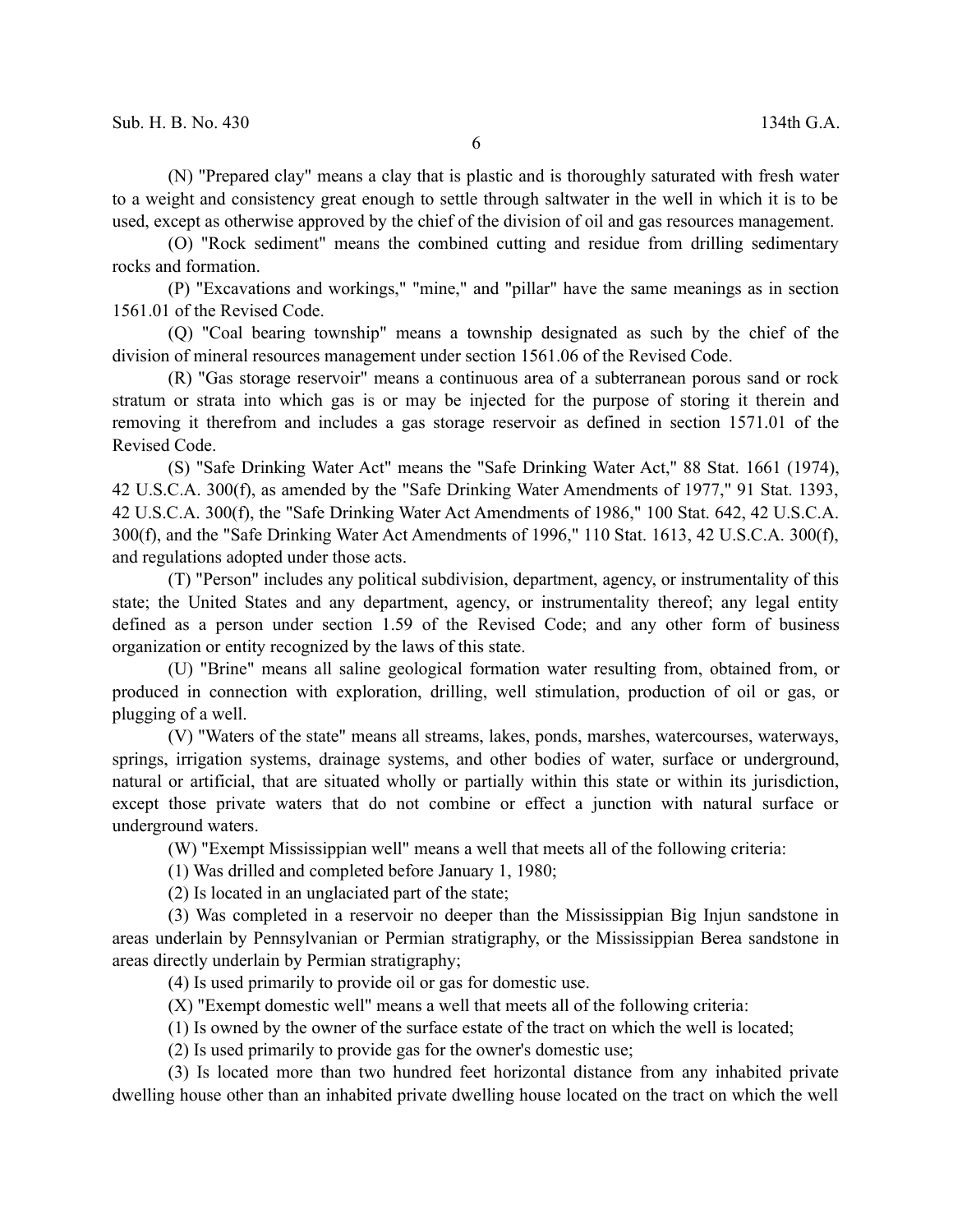is located;

(4) Is located more than two hundred feet horizontal distance from any public building that may be used as a place of resort, assembly, education, entertainment, lodging, trade, manufacture, repair, storage, traffic, or occupancy by the public.

(Y) "Urbanized area" means an area where a well or production facilities of a well are located within a municipal corporation or within a township that has an unincorporated population of more than five thousand in the most recent federal decennial census prior to the issuance of the permit for the well or production facilities.

(Z) "Well stimulation" or "stimulation of a well" means the process of enhancing well productivity, including hydraulic fracturing operations.

(AA) "Production operation" means all operations and activities and all related equipment, facilities, and other structures that may be used in or associated with the exploration and production of oil, gas, or other mineral resources that are regulated under this chapter, including operations and activities associated with site preparation, site construction, access road construction, well drilling, well completion, well stimulation, well site activities, reclamation, and plugging. "Production operation" also includes all of the following:

(1) The piping, equipment, and facilities used for the production and preparation of hydrocarbon gas or liquids for transportation or delivery;

(2) The processes of extraction and recovery, lifting, stabilization, treatment, separation, production processing, storage, waste disposal, and measurement of hydrocarbon gas and liquids, including related equipment and facilities;

(3) The processes and related equipment and facilities associated with production compression, gas lift, gas injection, fuel gas supply, well drilling, well stimulation, and well completion activities, including dikes, pits, and earthen and other impoundments used for the temporary storage of fluids and waste substances associated with well drilling, well stimulation, and well completion activities;

(4) Equipment and facilities at a wellpad or other location that are used for the transportation, handling, recycling, temporary storage, management, processing, or treatment of any equipment, material, and by-products or other substances from an operation at a wellpad that may be used or reused at the same or another operation at a wellpad or that will be disposed of in accordance with applicable laws and rules adopted under them.

(BB) "Annular overpressurization" means the accumulation of fluids within an annulus with sufficient pressure to allow migration of annular fluids into underground sources of drinking water.

(CC) "Idle and orphaned Orphaned well" means a well for which a bond has been forfeited or an abandoned well for which no money is available to plug the well in accordance with this chapter and rules adopted under it that has not been properly plugged or its land surface restored in accordance with this chapter and the rules adopted under it to which either of the following apply:

(1) The owner of the well is unknown, deceased, or cannot be located and the well is abandoned.

(2) The owner has abandoned the well and there is no money available to plug the well in accordance with this chapter and the rules adopted under it.

(DD) "Temporarily inactive well" means a well that has been granted temporary inactive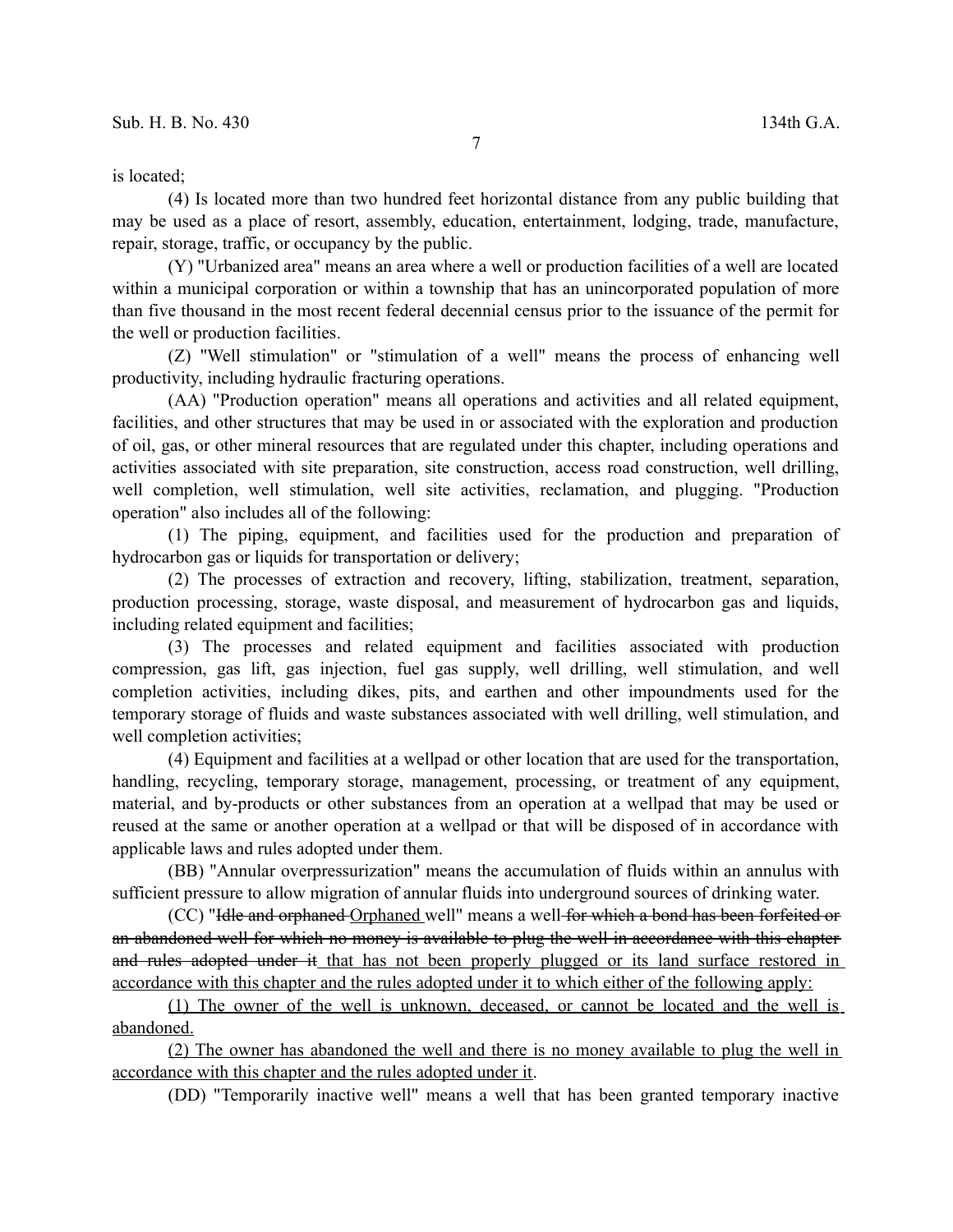status under section 1509.062 of the Revised Code.

(EE) "Material and substantial violation" means any of the following:

(1) Failure to obtain a permit to drill, reopen, convert, plugback, or plug a well under this chapter;

(2) Failure to obtain, maintain, update, or submit proof of insurance coverage that is required under this chapter;

(3) Failure to obtain, maintain, update, or submit proof of a surety bond that is required under this chapter;

(4) Failure to plug an abandoned well or idle and orphaned well unless the well has been granted temporary inactive status under section 1509.062 of the Revised Code or the chief of the division of oil and gas resources management has approved another option concerning the abandoned well or idle and orphaned well;

(5) Failure to restore a disturbed land surface as required by section 1509.072 of the Revised Code;

 $(6)$  (5) Failure to reimburse the oil and gas well fund pursuant to a final order issued under section 1509.071 of the Revised Code;

(7) (6) Failure to comply with a final nonappealable order of the chief issued under section 1509.04 of the Revised Code;

(8) (7) Failure to submit a report, test result, fee, or document that is required in this chapter or rules adopted under it.

(FF) "Severer" has the same meaning as in section 5749.01 of the Revised Code.

(GG) "Horizontal well" means a well that is drilled for the production of oil or gas in which the wellbore reaches a horizontal or near horizontal position in the Point Pleasant, Utica, or Marcellus formation and the well is stimulated.

(HH) "Well pad" means the area that is cleared or prepared for the drilling of one or more horizontal wells.

Sec. 1509.071. (A) When the chief of the division of oil and gas resources management finds that an owner has failed to comply with a final nonappealable order issued or compliance agreement entered into under section 1509.04, the restoration requirements of section 1509.072, plugging requirements of section 1509.12, or permit provisions of section 1509.13 of the Revised Code, or rules and orders relating thereto, the chief shall make a finding of that fact and declare any surety bond filed to ensure compliance with those sections and rules forfeited in the amount set by rule of the chief. The chief thereupon shall certify the total forfeiture to the attorney general, who shall proceed to collect the amount of the forfeiture. In addition, the chief may require an owner, operator, producer, or other person who forfeited a surety bond to post a new surety bond in the amount of fifteen thousand dollars for a single well, thirty thousand dollars for two wells, or fifty thousand dollars for three or more wells.

In lieu of total forfeiture, the surety or owner, at the surety's or owner's option, may cause the well to be properly plugged and abandoned and the area properly restored or pay to the treasurer of state the cost of plugging and abandonment.

(B)(1) All moneys collected because of forfeitures of bonds as provided in this section shall be deposited in the state treasury to the credit of the oil and gas well fund created in section 1509.02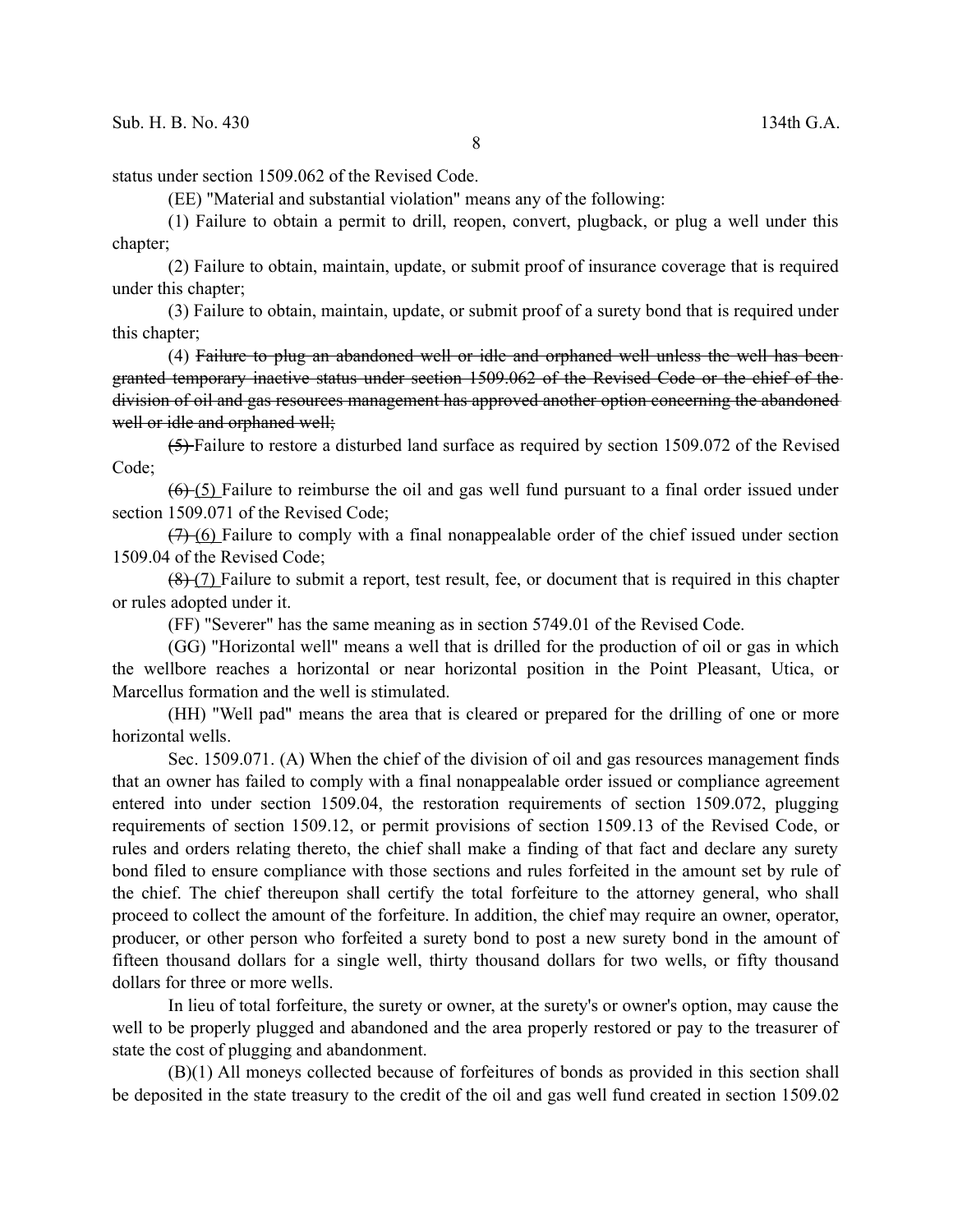of the Revised Code.

For purposes of promoting the competent management and conservation of the state's oil and natural gas resources and the proper and lawful plugging of historic oil and gas wells for which there is no known responsible owner, the chief annually shall spend not less than thirty per cent of the revenue credited to the oil and gas well fund during the previous fiscal year for both of the following purposes:

(a) In accordance with division  $(E)$  of this section, to plug idle and orphaned wells or to restore the land surface properly as required in section 1509.072 of the Revised Code;

(b) In accordance with division (F) of this section, to correct conditions that the chief reasonably has determined are causing imminent health or safety risks at an idle and orphaned well or associated with a well for which the owner cannot be contacted in order to initiate has not initiated a corrective action within a reasonable period of time as determined by the chief after the chief has attempted to notify the owner.

(2) Expenditures from the fund shall be made only for lawful purposes. In addition, expenditures from the fund shall not be made to purchase real property or to remove a dwelling structure in order to access a well.

The director of budget and management, in consultation with the chief, shall establish an accounting code for purposes of tracking expenditures made as required under this division.

 $(C)(1)$  If a landowner discovers an idle and orphaned  $a$  well or abandoned well on the landowner's real property and the landowner is not the owner of the well, the landowner may report the existence of the well in writing to the chief.

(2) If the chief receives a written report from a landowner of the existence-discovery of an idle and orphaned a well previously unknown to the division, the chief shall inspect the well not later than thirty days after the date of receipt of the landowner's report.

(3) The chief shall establish a scoring matrix for use in determining the priority of plugging wells or restoring land surfaces at idle and orphaned well sites for purposes of this section. The matrix shall include a classification system that categorizes idle and orphaned wells as distressedhigh high priority, moderate-medium-medium priority, and maintenance-low low priority.

(4) The chief shall use the matrix developed under division  $(C)(3)$  of this section to prioritize plugging and land restoration projects under this section. The chief may add additional orphaned wells to a project regardless of classification.

 $(D)(1)$  Upon After determining that a well is an idle and orphaned well, the chief shall do all of the following:

(a) Make a reasonable attempt to determine from the records in the office of the county recorder of the county in which the well is located the identity of the current owner of the land on which the well is located, the identity of each person owning a right or interest in the oil or gas mineral interests, and the identities of the persons having a lien upon any of the equipment appurtenant to the well. For purposes of division  $(D)(1)(a)$  of this section, the chief is not required to review records in the office of the county recorder that are older than forty years from the date on which the chief made the determination that the well is an idle and orphaned well.

(b) Mail notice to each person identified in division  $(D)(1)(a)$  of this section;

(c) Include in the notice to each person having a lien upon any equipment appurtenant to the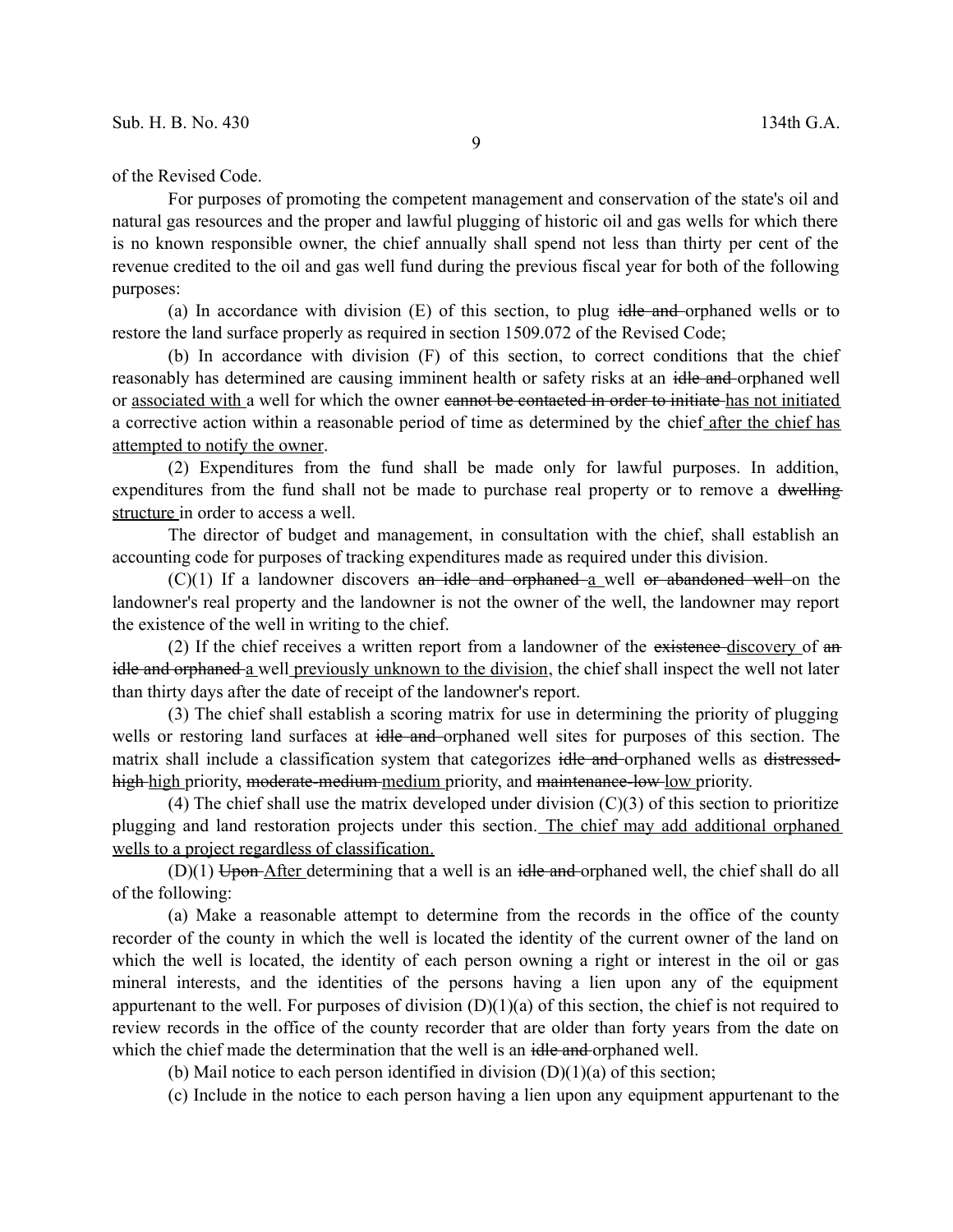well, a statement informing the person that the well is to be plugged and offering the person the opportunity to remove that equipment from the well site at the person's own expense in order to avoid forfeiture of the equipment to this state;

(d) Publish notice in a newspaper of general circulation in the county where the well is located that the well is to be plugged or post the notice on the department of natural resources web site.

(2) If the current address of a person identified in division  $(D)(1)(a)$  of this section cannot be determined, or if a notice provided by mail to a person under division  $(D)(1)(b)$  of this section is returned undeliverable, the notice published under division  $(D)(1)(d)$  of this section constitutes sufficient notice to the person.

(3) If none of the persons described in division  $(D)(1)(a)$  of this section removes equipment from the well within thirty days after the mailing of the notice or publication in a newspaper of general circulation or posting of notice described in division  $(D)(1)(d)$  of this section, whichever is later, all equipment appurtenant to the well is hereby declared to be forfeited to this state without compensation and without the necessity for any action by the state for use to defray the cost of plugging the well and restoring the land surface at the well site.

(E) The chief may expend money from the oil and gas well fund for the purpose of division  $(B)(1)(a)$  of this section, and such expendituresshall expenditures shall be made in accordance with either of the following:

(1) The chief may make expenditures pursuant to contracts entered into by either the chief or another agency of the state with persons who agree to furnish all of the materials, equipment, work, and labor as specified and provided in such a contract for activities associated with the restoration or plugging of a an orphaned well as determined by the chief. If another agency of the state enters into the contract, the chief shall prepare the scope of work for the restoration or plugging of the well. The activities may include excavation to uncover a well, **geophysical** methods to locate a buried-well when clear evidence of leakage from the well exists, analyzing the well, stabilizing or other work conducted prior to plugging the well, drilling out or cleanout of wellbores to remove material from a failed plugged well, plugging operations, installation of vault and vent systems, including associated engineering certifications and permits, removal of associated equipment, restoration of property, replugging of previously plugged orphaned wells or wells for which final restoration was completed under section 1509.072 of the Revised Code and rules adopted under it, and repair of damage to property that is caused by such activities. The chief shall not may make expenditures for salaries, maintenance, equipment, or other administrative purposes, except for costs directly attributed to the locating, analyzing, stabilizing, designing, plugging of, remediating, or restoring an idle and orphaned well, and for determining if a well is an orphaned well. Agents

Agents or employees of persons contracting with the chief for a restoration or plugging project to locate, analyze, stabilize, design, plug, remediate, or restore a well may enter upon any land, public or private, on which the well is located, <u>or on adjacent parcels needed for access</u>, for the purpose of performing the work. Prior to such entry, the chief shall give to the following persons written notice of the existence of a contract-for a project to restore a location or plug a well to locate, analyze, stabilize, design, plug, remediate, or restore a well, the names of the persons with whom the contract is made, and the date that the project will commence: the owner of the well, the owner of the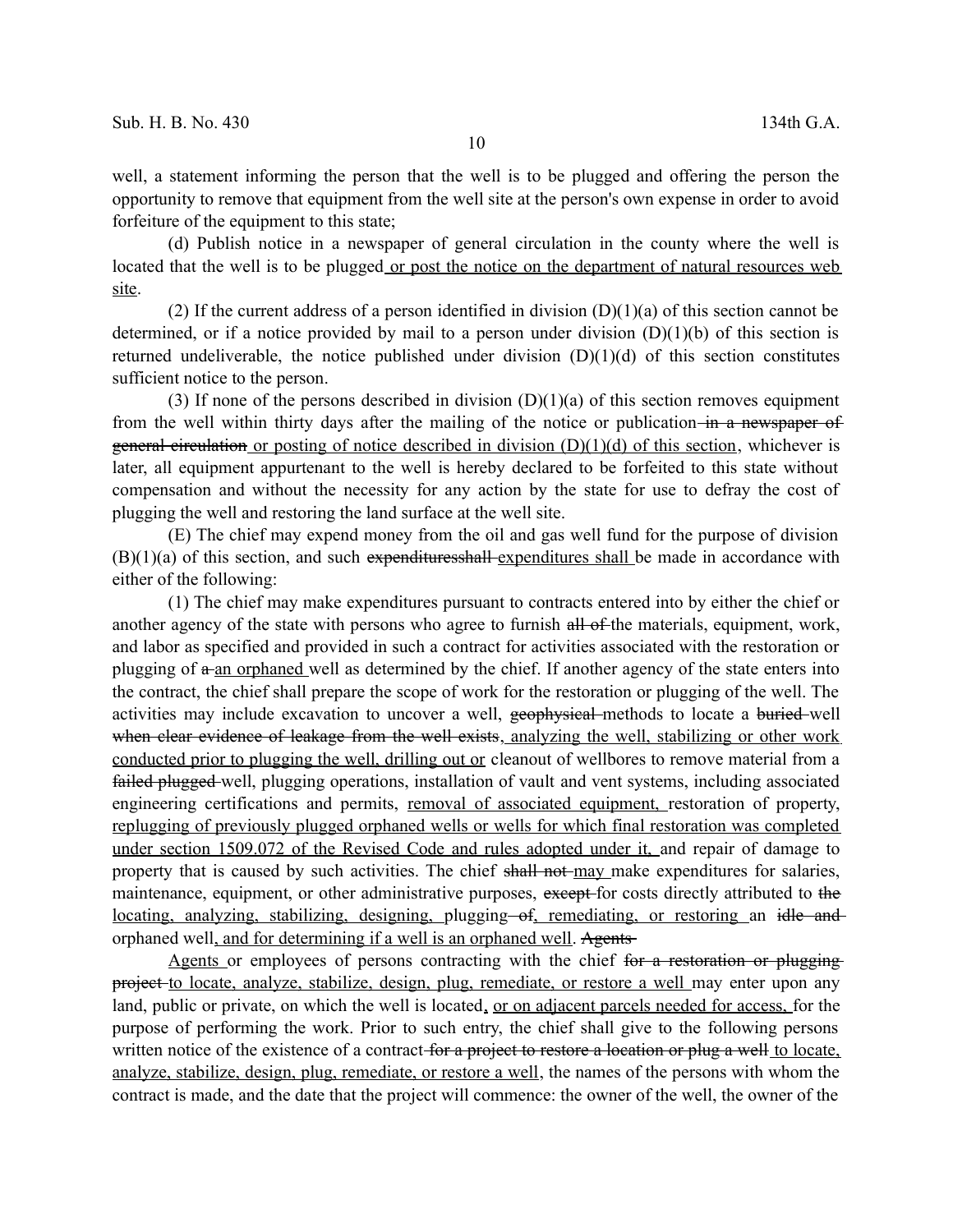land upon which the well is located, the owner of the land of an adjacent parcel that will be entered upon, and, if the well is located in the same township as or in a township adjacent to the excavations and workings of a mine and the owner or lessee of that mine has provided written notice identifying those townships to the chief at any time during the immediately preceding three years, the owner or lessee of the mine. The chief may include in the notice to the owner or lessee of the mine additional information, such as authorization to plug an idle and orphaned well under section 1509.151 of the Revised Code.

(2)(a) The owner of the land on which  $a$ -at least one orphaned well is located who has received notice under division  $(D)(1)(b)$  of this section may plug the any such orphaned well and be reimbursed by the division of oil and gas resources management for the reasonable cost of plugging the wellsuch wells. In order to plug the well-orphaned wells, the landowner shall submit an application to the chief on a form prescribed by the chief and approved by the technical advisory council on oil and gas created in section 1509.38 of the Revised Code. The application, at a minimum, shall require the landowner to provide the same information as is required to be included in the application for a permit to plug and abandon under section 1509.13 of the Revised Code. The

The application shall be accompanied by a copy of a proposed contract to plug and abandon the well orphaned wells prepared by a contractor regularly engaged in the business of plugging oil and gas wells. The proposed contract shall require the contractor to furnish all of the materials, equipment, work, and labor necessary to plug the well-orphaned wells properly and restore the site including the removal of all associated equipment and shall specify the price for doing the work, including a credit for the equipment appurtenant to the well that was forfeited to the state through the operation of division (D)(3) of this section. The contractor shall be insured and bonded. Expenditures

Expenditures made under division  $(E)(2)(a)$  of this section shall be consistent with the expenditures for activities described in division  $(E)(1)$  of this section. In addition, expenditures made under division (E)(2) of this section are not subject to section 127.16 of the Revised Code. The application constitutes an application for a permit to plug the well for the purposes of section 1509.13 of the Revised Code and the applicant is not required to submit the fee otherwise required under that section.

(b) Within thirty days after receiving an application and accompanying proposed contract under division (E)(2)(a) of this section, the chief shall determine whether the plugging would comply with the applicable requirements of this chapter and applicable rules adopted and orders issued under it and whether the cost of the plugging under the proposed contract is reasonable. If the chief determines that the proposed plugging would comply with those requirements and that the proposed cost of the plugging is reasonable, the chief shall notify the landowner of that determination and issue to the landowner a permit to plug the well under section  $1509.13$  of the Revised Code. Uponapproval of the application and proposed contract, the ownership of the equipment appurtenant to the well is transferred to the landowner. The chief may disapprove an application submitted under division (E)(2)(a) of this section if the chief determines that the proposed plugging would not comply with the applicable requirements of this chapter and applicable rules adopted and orders issued under it, that the cost of the plugging under the proposed contract is unreasonable, or that the proposed contract is not a bona fide, arm's length contract.

(c) After receiving the chief's notice of the approval of the application and permit to plug and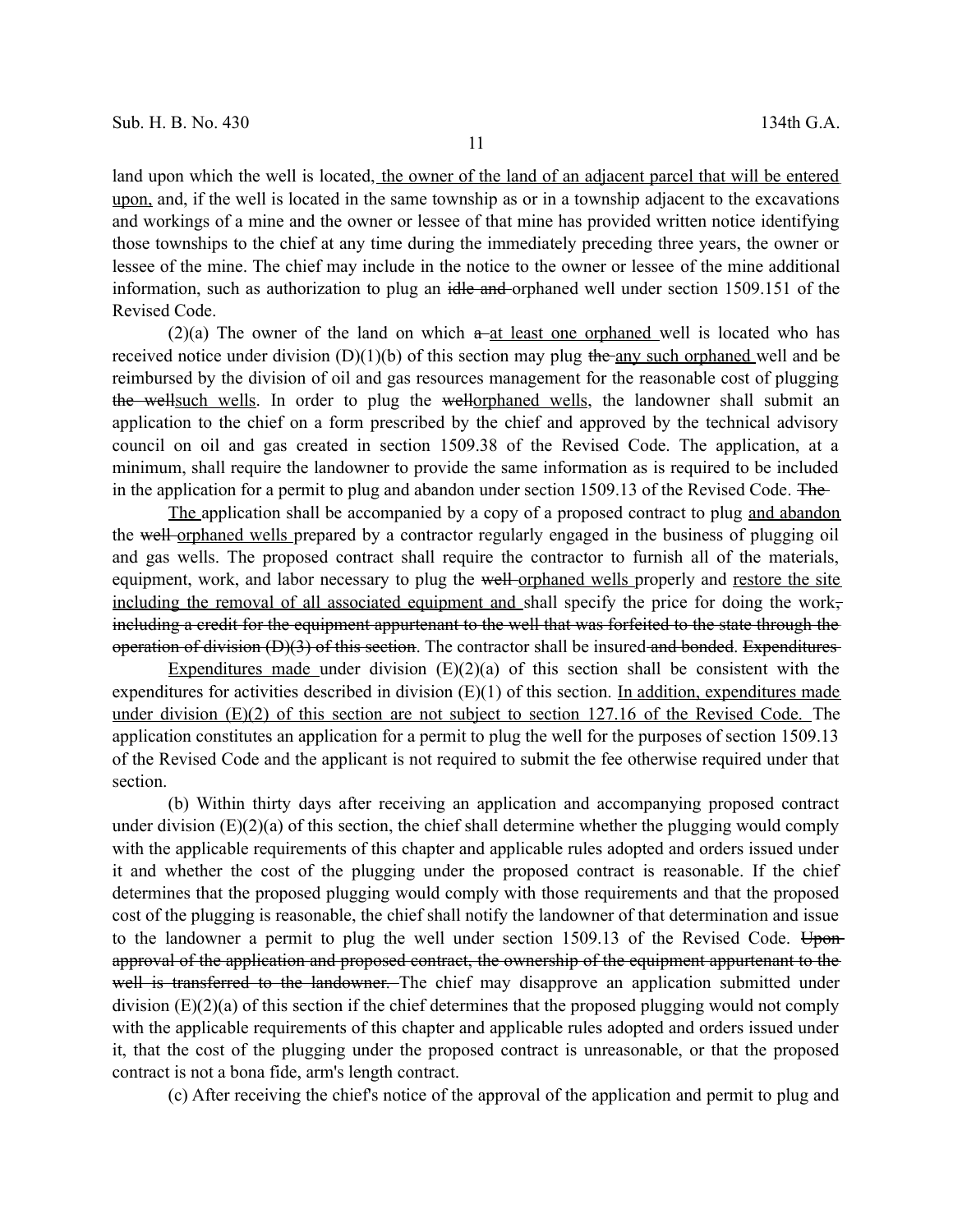abandon a well under division  $(E)(2)(b)$  of this section, the landowner shall may enter into the proposed contract to plug the well.

(d) Upon determining that the plugging has been completed in compliance with the applicable requirements of this chapter and applicable rules adopted and orders issued under it, the chief shall pay the contractor for the cost of the plugging and restoration as set forth in the proposed contract approved by the chief and changes or costs approved by the chief. The payment shall be paid from the oil and gas well fund. If The chief shall only make payments for purposes of division  $(E)(2)$ of this section pursuant to a proper invoice as defined under section 125.01 of the Revised Code.

(e) If the chief determines that the plugging was not completed in accordance with the applicable requirements, the chief shall not pay the contractor or landowner for the cost of the plugging, and the landowner or the contractor, as applicable, promptly shall transfer back to this state title to and possession of the equipment appurtenant to the well that previously was transferred to the landowner under division (E)(2)(b) of this section. If

(f) If any such equipment was removed from the well during the plugging and sold, the landowner shall pay to the chief the proceeds from shall deduct the sale amount of the equipment. and the chief promptly shall pay the moneys so received to the treasurer of state for deposit into the oil and gas well fund from the payment to the contractor.

(g) Changes made to a contract executed under division (E)(2) of this section due to unanticipated conditions may be presented to the chief in the form of a written request for approval of the additional costs prior to completion of the work. The chief shall determine if the changes are necessary to comply with this chapter and rules adopted and orders issued under it and if the cost of the changes are reasonable. The chief shall provide to the contractor a written decision regarding the proposed changes. If the chief determines that the changes are not necessary or that the costs are not reasonable, the chief may either deny the request or establish the amount of the cost that the chief approves. Work completed prior to receipt of written approval from the chief is not eligible for payment, unless waived by the chief.

(3) The chief may establish an annual limit on the number of wells that may be plugged under division (E)(2) of this section or an annual limit on the expenditures to be made under that division. The chief may reject an application submitted under division  $(E)(2)$  of this section if the chief determines that the plugging of other wells take priority.

(4) As used in division  $(E)(2)$  of this section, "plug" and "plugging" include the plugging of the well, replugging of a previously plugged orphaned well or a well for which final restoration was completed under section 1509.072 of the Revised Code and rules adopted under it, drilling out or cleanout of a well bore to remove material from a well, installation of casings, installation of a vault and vent, restoration, and the restoration of the land surface disturbed by the plugging.

 $(F)(1)$  Expenditures from the oil and gas well fund for the purpose of division  $(B)(1)(b)$  of this section may be made pursuant to contracts entered into by either the chief or another agency of the state with persons who agree to furnish all of the materials, equipment, work, and labor as specified and provided in such a contract. The competitive bidding requirements of Chapter 153. of the Revised Code do not apply if the chief reasonably determines that a situation exists requiring immediate action for the correction of the applicable health or safety risk. A contract or purchase of materials for purposes of addressing the emergency situation is not subject to division (B) of section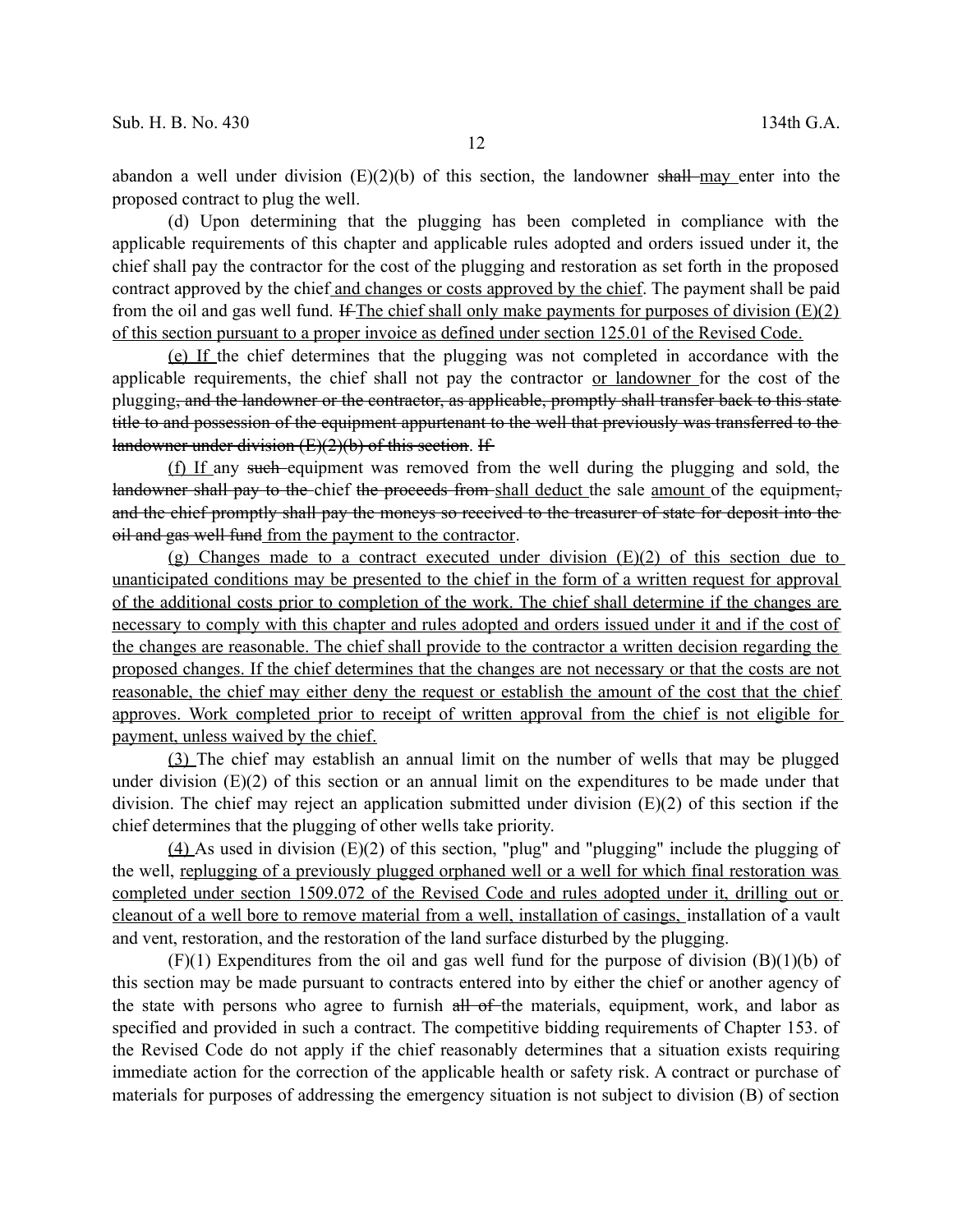127.16 of the Revised Code. The chief, designated representatives of the chief, and agents or employees of persons contracting with the chief to locate, analyze, stabilize, design, plug, remediate, or restore a well under this division may enter upon any land, public or private, on which the well is located, or on parcels needed for access, for the purpose of performing the work.

(2) The chief shall issue an order that requires the owner of a well to pay the actual documented costs of a corrective action that is described in division  $(B)(1)(b)$  of this section concerning the well. The chief shall transmit the money so recovered to the treasurer of state who shall deposit the money in the state treasury to the credit of the oil and gas well fund.

(G) Contracts entered into by either the chief or another agency of the state under this section are not subject to any of the following:

(1) Chapter 4115. of the Revised Code;

(2) Section 153.54 Chapter 153. of the Revised Code;

(3) Section 4733.17 of the Revised Code.

(H) The owner of land on which a well is located who has received notice under division (D)  $(1)(b)$  of this section, in lieu of plugging the well in accordance with division  $(E)(2)$  of this section, may cause ownership of the well to be transferred to an owner who is lawfully doing business in this state and who has met the financial responsibility requirements established under section 1509.07 of the Revised Code, subject to the approval of the chief. The transfer of ownership also shall be subject to the landowner's filing the appropriate forms required under in accordance with section 1509.31 of the Revised Code and providing to the chief sufficient information to demonstrate the landowner's or owner's right to produce a formation or formations. That information may include a deed, a lease, or other documentation of ownership or property rights.

The chief shall approve or disapprove by order the transfer of ownership of the well. If the chief approves the transfer, a well is transferred, the owner to whom it is transferred is responsible for operating the well in accordance shall comply with this chapter and rules adopted under it, including, without limitation, all of the following: and

(1) Filing an application with the chief under section 1509.06 of the Revised Code if the owner intends to drill deeper or produce a formation that is not listed in the records of the division for that well;

 $(2)$  Taking shall take title to and possession of the equipment appurtenant to the well that has been identified by the chief as having been abandoned by the former owner;

(3) Complying with all applicable requirements that are necessary to drill deeper, plug the well, or plug back of the well.

(I) The chief may engage in cooperative projects under this section with any agency of this state, another state, or the United States; any other governmental agencies; or any state university or college as defined in section 3345.27 of the Revised Code; or a nonprofit corporation that is exempt from federal income taxation under section  $501(c)(3)$  of the "Internal Revenue Code of 1986," 26 U.S.C. 1, as amended. A contract entered into for purposes of a cooperative project is not subject to division (B) of section 127.16 of the Revised Code.

(J)(1) On or before the close of each calendar quarter, the chief shall submit a written report to the technical advisory council established under section 1509.38 of the Revised Code describing the efforts of the division of oil and gas resources management to plug idle and orphaned wells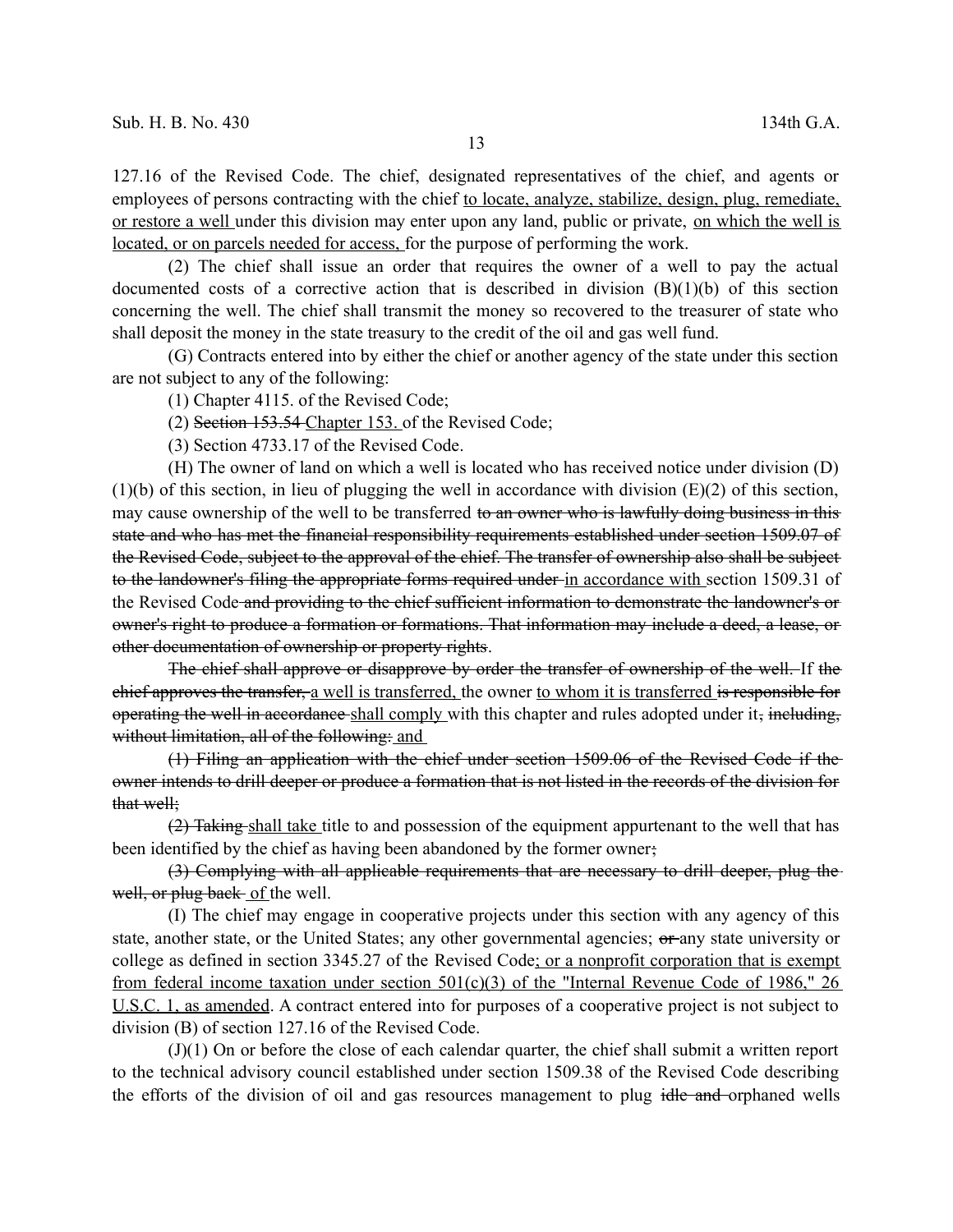during the immediately preceding calendar quarter. The chief also shall include in the report all of the following information:

(a) The total number of known idle and orphaned wells in the state and the total number in each county of the state;

(b) The total number of newly discovered idle and orphaned wells during the immediately preceding calendar quarter;

(c) The total number of wells plugged in accordance with this section during the immediately preceding calendar quarter;

(d) The total number of wells plugged in accordance with this section and the estimated average and indirect costs of plugging activities conducted under this section prior to the date of the report;

(e) The number of wells approved for plugging in accordance with this section and the estimated average and indirect costs of plugging activities conducted under this section during the immediately preceding calendar quarter.

(2) Not later than the thirty-first day of March of each year, the chief and the technical advisory council shall jointly provide a report containing, at a minimum, the information required to be included in the quarterly reports during the previous one-year period to all of the following:

(a) The speaker of the house of representatives;

(b) The president of the senate;

(c) The chair of the committee of the house of representatives responsible for energy and natural resources issues;

(d) The chair of the committee of the senate responsible for energy and natural resources issues.

Sec. 1509.151. If a mine operator is about to encounter or encounters an idle and orphaned well whose existence is detrimental to the mining operation, the mine operator may plug the well at his the mine operator's own expense in accordance with this chapter and rules adopted under it.

Sec. 1513.37. (A) There is hereby created in the state treasury the abandoned mine reclamation fund, which shall be administered by the chief of the division of mineral resources management. The fund shall consist of grants from the secretary of the interior from the federal abandoned mine reclamation fund established by Title IV of the "Surface Mining Control and Reclamation Act of 1977," 91 Stat. 445, 30 U.S.C.A. 1201, regulations adopted under it, and amendments to the act and regulations and the federal "Infrastructure Investment and Jobs Act," Pub. L. No. 177-58. Expenditures from the abandoned mine reclamation fund shall be made by the chief for the following purposes:

(1) Reclamation and restoration of land and water resources adversely affected by past coal mining, including, but not limited to, reclamation and restoration of abandoned strip mine areas, abandoned coal processing areas, and abandoned coal refuse disposal areas; sealing and filling of abandoned deep mine entries and voids; planting of land adversely affected by past coal mining; prevention of erosion and sedimentation; prevention, abatement, treatment, and control of water pollution created by coal mine drainage, including restoration of streambeds and construction and operation of water treatment plants; prevention, abatement, and control of burning coal refuse disposal areas and burning coal in situ; and prevention, abatement, and control of coal mine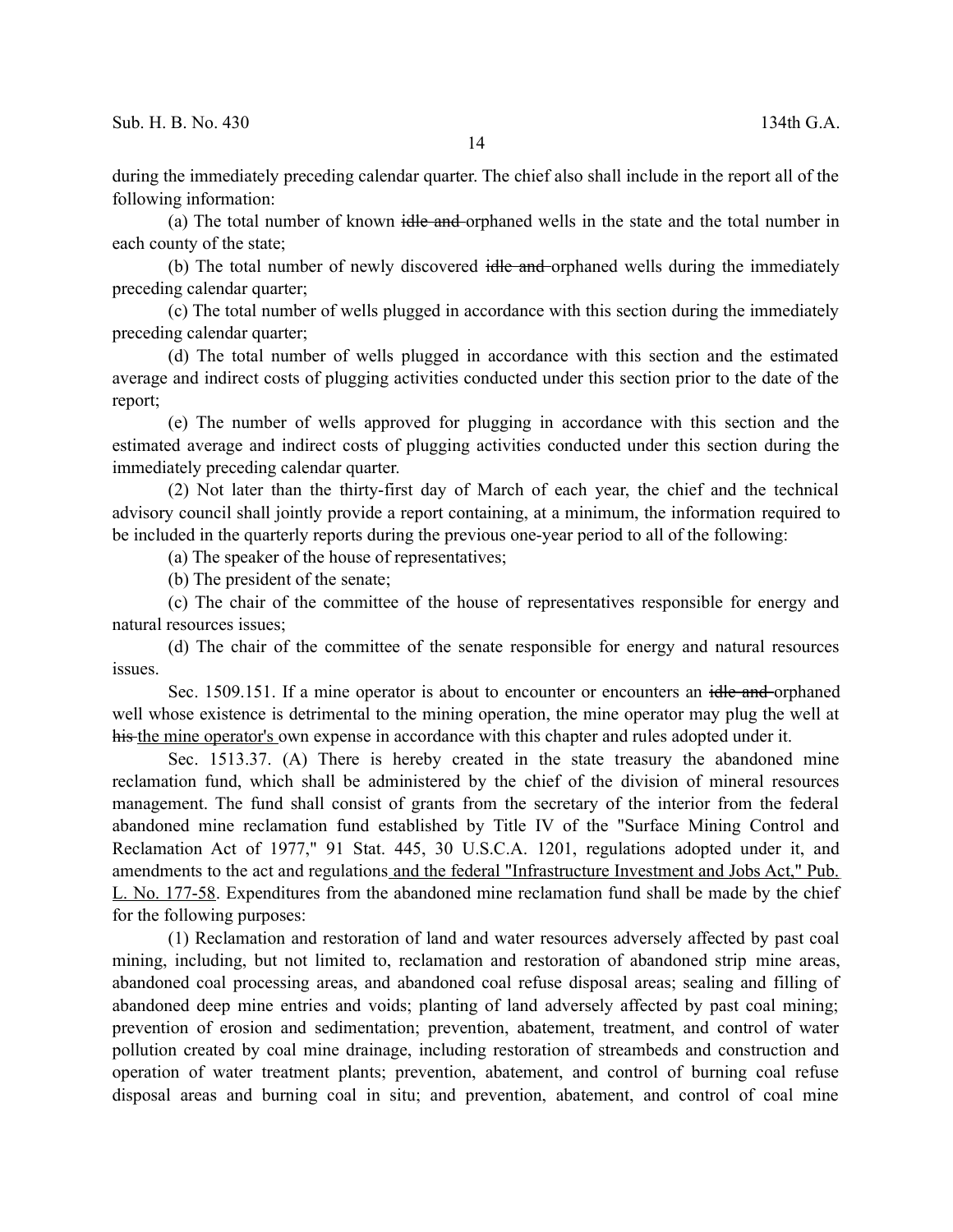subsidence;

(2) Acquisition and filling of voids and sealing of tunnels, shafts, and entryways of noncoal lands;

(3) Reclaiming land, public or private, affected by mining, or controlling mine drainage under section 1513.27 of the Revised Code in accordance with the requirements of the federal "Infrastructure Investment and Jobs Act," Pub. L. No. 177-58;

(4) Acquisition of land as provided for in this section;

 $(4)$  (5) Administrative expenses incurred in accomplishing the purposes of this section;

(5) (6) All other necessary expenses to accomplish the purposes of this section.

(B) Expenditures of money from the abandoned mine reclamation fund on land and water eligible pursuant to division (C) of this section shall reflect the following priorities in the order stated:

(1) The protection of public health, safety, general welfare, and property from extreme danger of adverse effects of coal mining practices;

(2) The protection of public health, safety, and general welfare from adverse effects of coal mining practices;

(3) The restoration of land and water resources and the environment previously degraded by adverse effects of coal mining practices, including measures for the conservation and development of soil and water (excluding channelization), woodland, fish and wildlife, recreation resources, and agricultural productivity;

(4) Research and demonstration projects relating to the development of coal mining reclamation and water quality control program methods and techniques;

(5) The protection, repair, replacement, construction, or enhancement of public facilities such as utilities, roads, recreation facilities, and conservation facilities adversely affected by coal mining practices;

(6) The development of publicly owned land adversely affected by coal mining practices, including land acquired as provided in this section for recreation and historic purposes, conservation and reclamation purposes, and open space benefits.

(C)(1) Lands and water eligible for reclamation or drainage abatement expenditures under this section are those that were mined for coal or were affected by such mining, wastebanks, coal processing, or other coal mining processes and that meet one of the following criteria:

(a) Are lands that were abandoned or left in an inadequate reclamation status prior to August 3, 1977, and for which there is no continuing reclamation responsibility under state or federal laws;

(b) Are lands for which the chief finds that surface coal mining operations occurred at any time between August 4, 1977, and August 16, 1982, and that any money for reclamation or abatement that are available pursuant to a bond, performance security, or other form of financial guarantee or from any other source are not sufficient to provide for adequate reclamation or abatement at the site;

(c) Are lands for which the chief finds that surface coal mining operations occurred at any time between August 4, 1977, and November 5, 1990, that the surety of the mining operator became insolvent during that time, and that, as of November 5, 1990, any money immediately available from proceedings relating to that insolvency or from any financial guarantee or other source are not sufficient to provide for adequate reclamation or abatement at the site.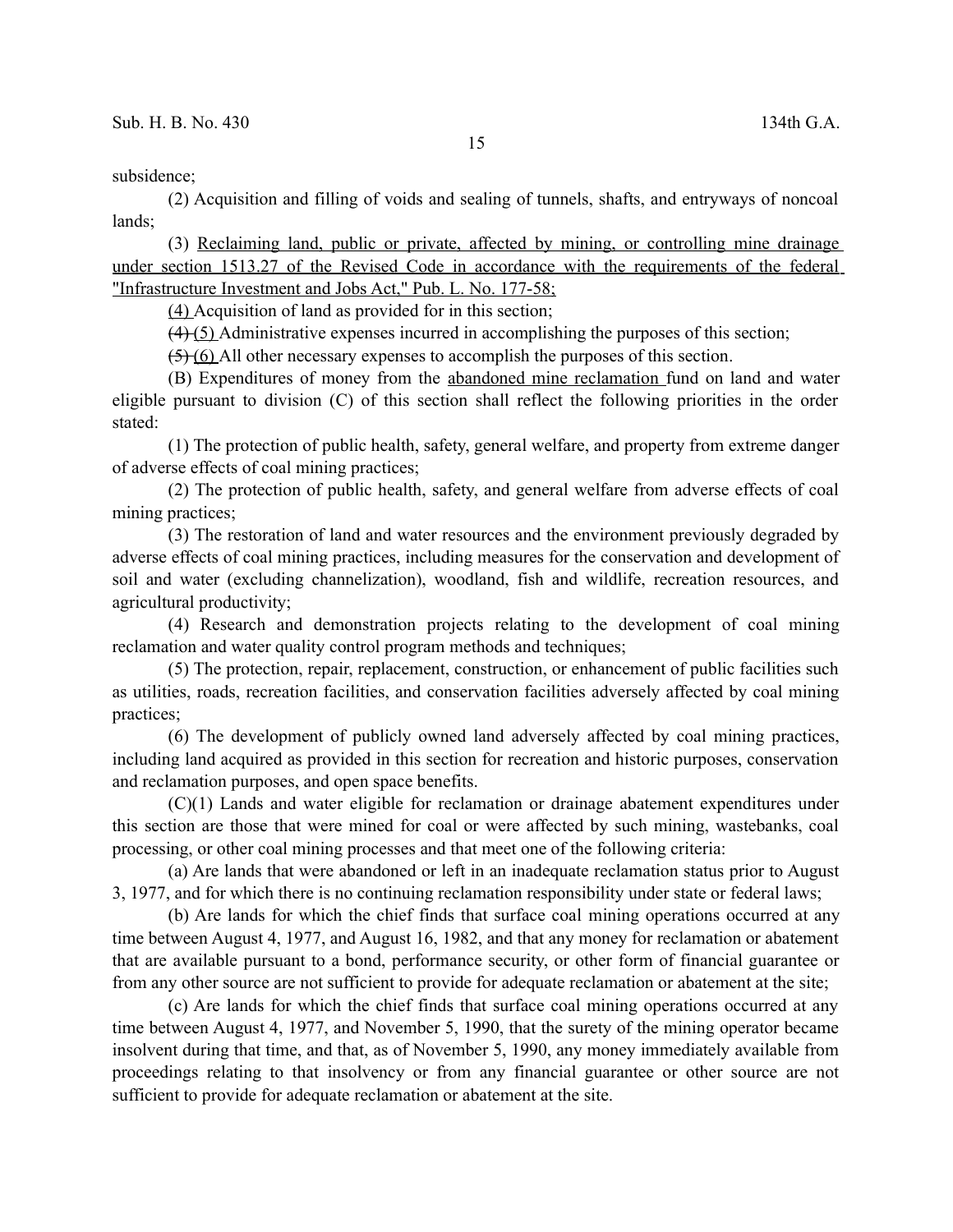(2) In determining which sites to reclaim pursuant to divisions  $(C)(1)(b)$  and (c) of this section, the chief shall follow the priorities stated in divisions (B)(1) and (2) of this section and shall ensure that priority is given to those sites that are in the immediate vicinity of a residential area or that have an adverse economic impact on a local community.

(3) Surface coal mining operations on lands eligible for remining shall not affect the eligibility of those lands for reclamation and restoration under this section after the release of the bond, performance security, or other form of financial guarantee for any such operation as provided under division (F) of section 1513.16 of the Revised Code. If the bond, performance security, or other form of financial guarantee for a surface coal mining operation on lands eligible for remining is forfeited, money available under this section may be used if the amount of the bond, performance security, or other form of financial guarantee is not sufficient to provide for adequate reclamation or abatement, except that if conditions warrant, the chief immediately shall exercise the authority granted under division (L) of this section.

(D) The chief may submit to the secretary of the interior a state reclamation plan and annual projects to carry out the purposes of this section.

(1) The reclamation plan generally shall identify the areas to be reclaimed, the purposes for which the reclamation is proposed, the relationship of the lands to be reclaimed and the proposed reclamation to surrounding areas, the specific criteria for ranking and identifying projects to be funded, and the legal authority and programmatic capability to perform the work in accordance with this section.

(2) On an annual basis, the chief may submit to the secretary an application for support of the abandoned mine reclamation fund and implementation of specific reclamation projects. The annual requests shall include such information as may be requested by the secretary.

(3) The costs for each proposed project under this section shall include actual construction costs, actual operation and maintenance costs of permanent facilities, planning and engineering costs, construction inspection costs, and other necessary administrative expenses.

(4) The chief may submit annual and other reports required by the secretary when funds are provided by the secretary under either of the following:

(a) Title IV of the "Surface Mining Control and Reclamation Act of 1977," 91 Stat. 445, 30 U.S.C.A. 1201, regulations adopted under it, and amendments to the act and regulations;

(b) The federal "Infrastructure Investment and Jobs Act," Pub. L. No. 177-58.

(E)(1) There is hereby created in the state treasury the acid mine drainage abatement and treatment fund, which shall be administered by the chief. The fund shall consist of grants from the secretary of the interior from the federal abandoned mine reclamation fund pursuant to section  $402(g)$ (6) of Title IV of the "Surface Mining Control and Reclamation Act of 1977," 91 Stat. 445, 30 U.S.C.A. 1201. All investment earnings of the fund shall be credited to the fund.

(2) The chief shall make expenditures from the fund, in consultation with the United States department of agriculture, soil conservation service, to implement acid mine drainage abatement and treatment plans approved by the secretary. The plans shall provide for the comprehensive abatement of the causes and treatment of the effects of acid mine drainage within qualified hydrologic units affected by coal mining practices and shall include at least all of the following:

(a) An identification of the qualified hydrologic unit. As used in division (E) of this section,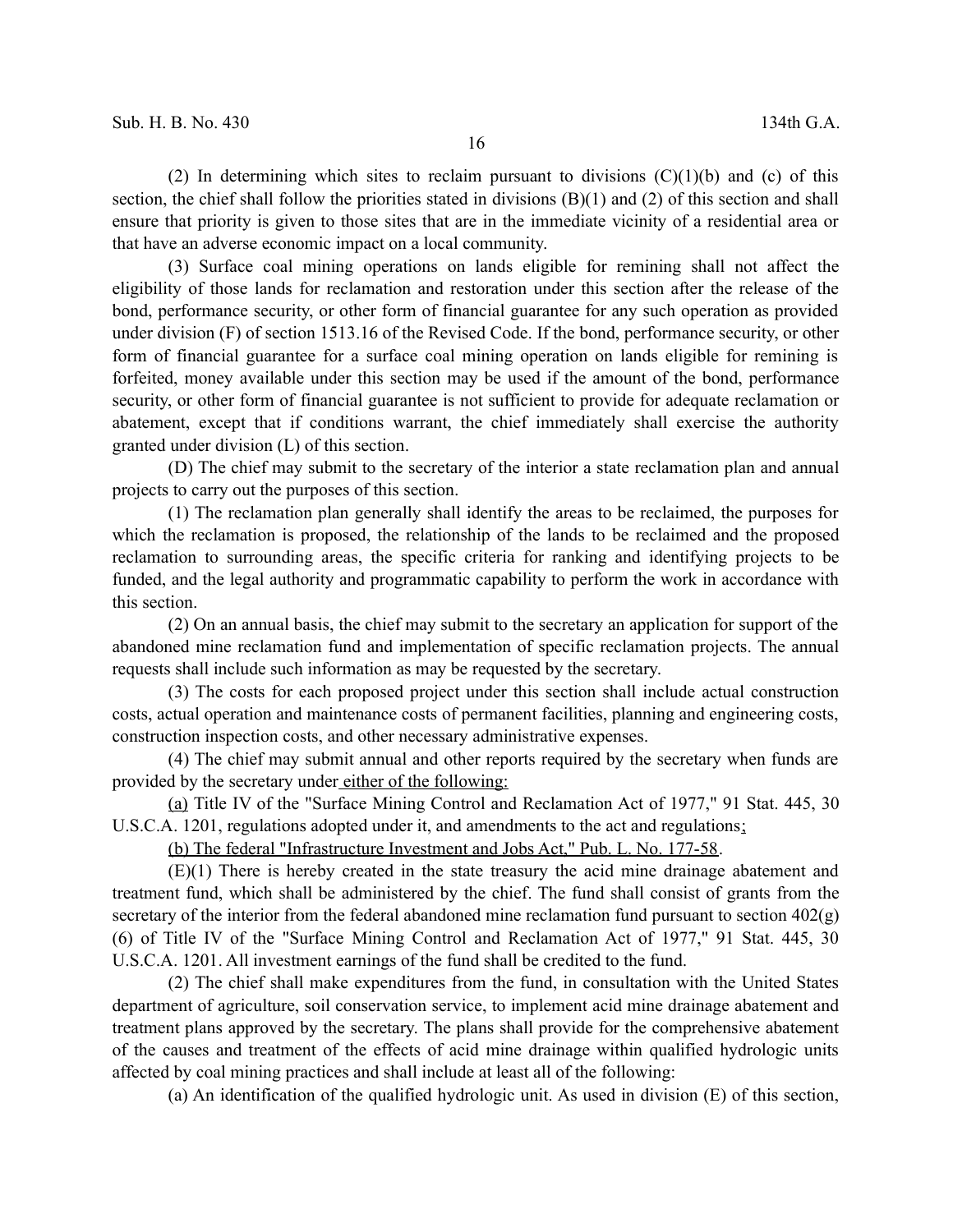"qualified hydrologic unit" means a hydrologic unit that meets all of the following criteria:

(i) The water quality in the unit has been significantly affected by acid mine drainage from coal mining practices in a manner that has an adverse impact on biological resources.

(ii) The unit contains lands and waters that meet the eligibility requirements established under division (C) of this section and any of the priorities established in divisions (B)(1) to (3) of this section.

(iii) The unit contains lands and waters that are proposed to be the subject of expenditures from the reclamation forfeiture fund created in section 1513.18 of the Revised Code or the mining regulation and safety fund created in section 1513.30 of the Revised Code.

(b) The extent to which acid mine drainage is affecting the water quality and biological resources within the hydrologic unit;

(c) An identification of the sources of acid mine drainage within the hydrologic unit;

(d) An identification of individual projects and the measures proposed to be undertaken to abate and treat the causes or effects of acid mine drainage within the hydrologic unit;

(e) The cost of undertaking the proposed abatement and treatment measures;

(f) An identification of existing and proposed sources of funding for those measures;

(g) An analysis of the cost-effectiveness and environmental benefits of abatement and treatment measures.

(3) The chief may make grants of money from the acid mine drainage abatement and treatment fund to watershed groups for conducting projects to accomplish the purposes of this section. A grant may be made in an amount equal to not more than fifty per cent of each of the following:

(a) Reasonable and necessary expenses for the collection and analysis of data sufficient to do either or both of the following:

(i) Identify a watershed as a qualified hydrologic unit;

(ii) Monitor the quality of water in a qualified hydrologic unit before, during, and at any time after completion of the project by the watershed group.

(b) Engineering design costs and construction costs involved in the project, provided that the project is conducted in a qualified hydrologic unit and the chief considers the project to be a priority.

A watershed group that wishes to obtain a grant under division (E)(3) of this section shall submit an application to the chief on forms provided by the division of mineral resources management, together with detailed estimates and timetables for accomplishing the stated goals of the project and any other information that the chief requires.

For the purposes of establishing priorities for awarding grants under division  $(E)(3)$  of this section, the chief shall consider each project's feasibility, cost-effectiveness, and environmental benefit, together with the availability of matching funding, including in-kind services, for the project.

The chief shall enter into a contract for funding with each applicant awarded a grant to ensure that the money granted are is used for the purposes of this section and that the work that the project involves is done properly. The contract is not subject to division (B) of section 127.16 of the Revised Code. The final payment of grant money shall not be made until the chief inspects and approves the completed project.

The chief shall require each applicant awarded a grant under this section who conducts a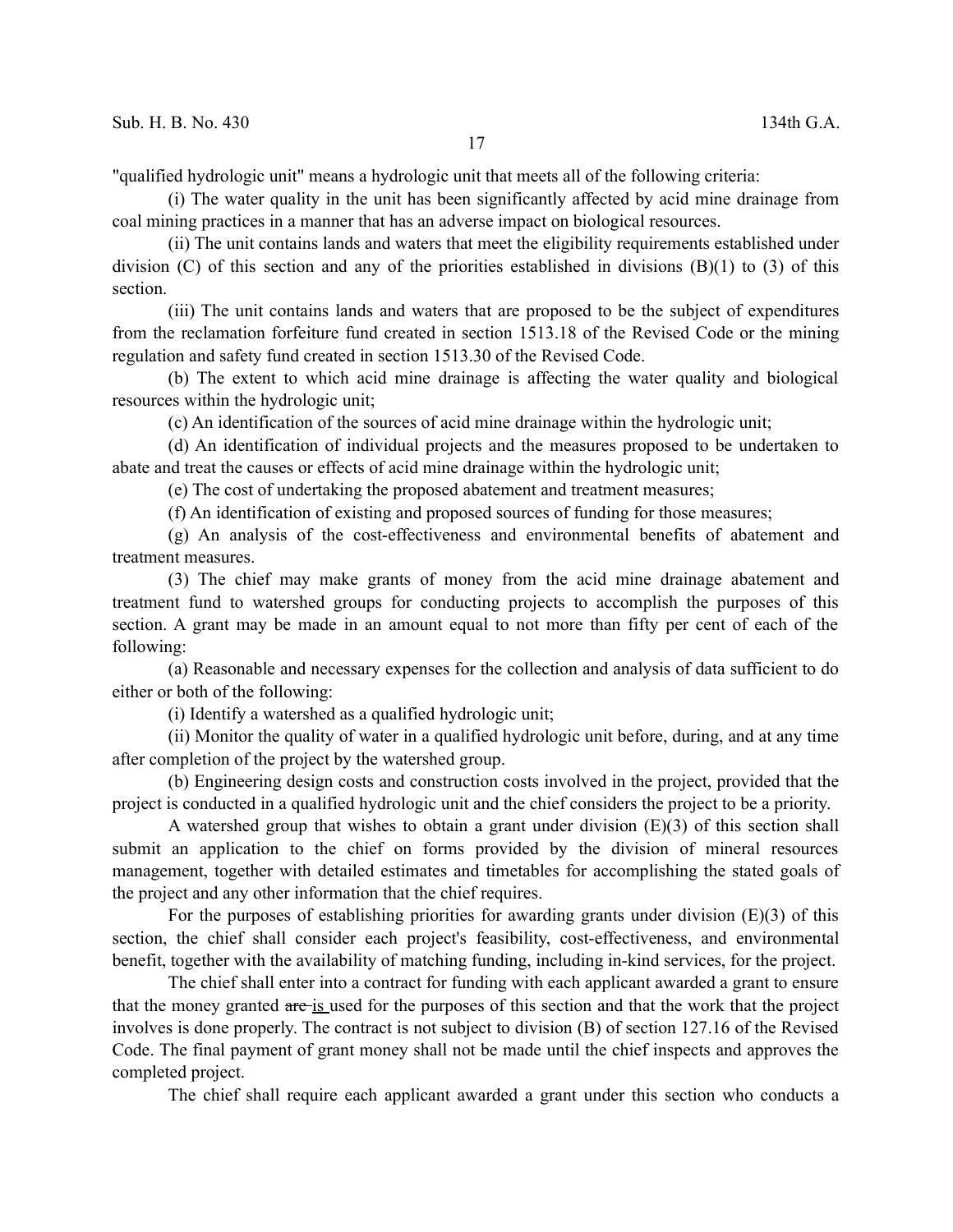project involving construction work to pay workers at the greater of their regular rate of pay, as established by contract, agreement, or prior custom or practice, or the average wage rate paid in this state for the same or similar work performed in the same or a similar locality by private companies doing similar work on similar projects.

As used in division (E)(3) of this section, "watershed group" means a charitable organization as defined in section 1716.01 of the Revised Code that has been established for the purpose of conducting reclamation of land and waters adversely affected by coal mining practices and specifically for conducting acid mine drainage abatement.

(F)(1) If the chief makes a finding of fact that land or water resources have been adversely affected by past coal mining practices; the adverse effects are at a stage where, in the public interest, action to restore, reclaim, abate, control, or prevent the adverse effects should be taken; the owners of the land or water resources where entry must be made to restore, reclaim, abate, control, or prevent the adverse effects of past coal mining practices are not known or are not readily available; or the owners will not give permission for the state, political subdivisions, or their agents, employees, or contractors to enter upon the property to restore, reclaim, abate, control, or prevent the adverse effects of past coal mining practices; then, upon giving notice by mail to the owners, if known, or, if not known, by posting notice upon the premises and advertising once in a newspaper of general circulation in the municipal corporation or county in which the land lies, the chief or the chief's agents, employees, or contractors may enter upon the property adversely affected by past coal mining practices and any other property to have access to the property to do all things necessary or expedient to restore, reclaim, abate, control, or prevent the adverse effects. The entry shall be construed as an exercise of the police power for the protection of the public health, safety, and general welfare and shall not be construed as an act of condemnation of property nor of trespass on it. The money expended for the work and the benefits accruing to any such premises so entered upon shall be chargeable against the land and shall mitigate or offset any claim in or any action brought by any owner of any interest in the premises for any alleged damages by virtue of the entry, but this provision is not intended to create new rights of action or eliminate existing immunities.

(2) The chief or the chief's authorized representatives may enter upon any property for the purpose of conducting studies or exploratory work to determine the existence of adverse effects of past coal mining practices and to determine the feasibility of restoration, reclamation, abatement, control, or prevention of such adverse effects. The entry shall be construed as an exercise of the police power for the protection of the public health, safety, and general welfare and shall not be construed as an act of condemnation of property nor trespass on it.

(3) The chief may acquire any land by purchase, donation, or condemnation that is adversely affected by past coal mining practices if the chief determines that acquisition of the land is necessary to successful reclamation and that all of the following apply:

(a) The acquired land, after restoration, reclamation, abatement, control, or prevention of the adverse effects of past coal mining practices, will serve recreation and historic purposes, serve conservation and reclamation purposes, or provide open space benefits.

(b) Permanent facilities such as a treatment plant or a relocated stream channel will be constructed on the land for the restoration, reclamation, abatement, control, or prevention of the adverse effects of past coal mining practices.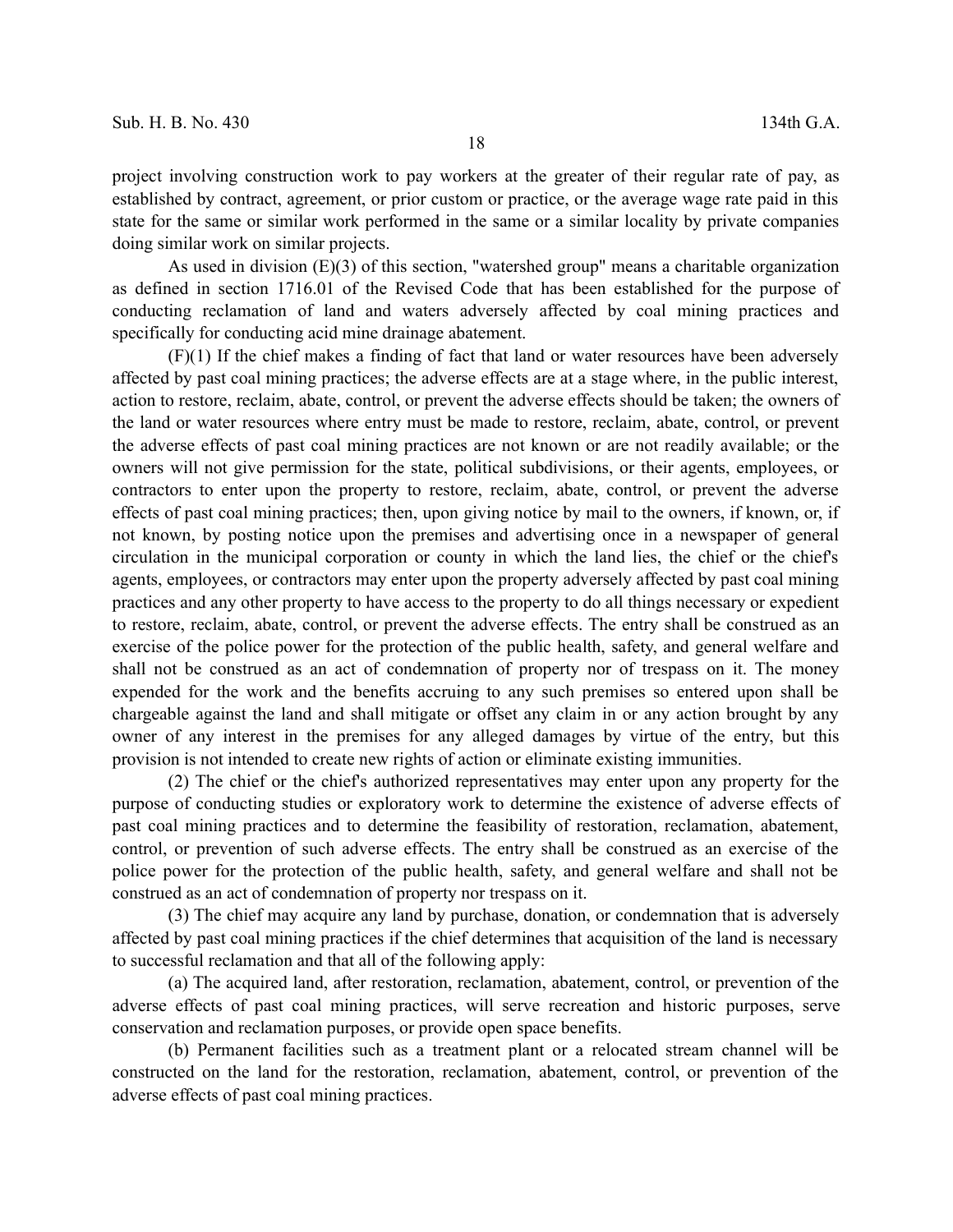(c) Acquisition of coal refuse disposal sites and all coal refuse thereon will serve the purposes of this section or public ownership is desirable to meet emergency situations and prevent recurrences of the adverse effects of past coal mining practices.

(4)(a) Title to all lands acquired pursuant to this section shall be in the name of the state. The price paid for land acquired under this section shall reflect the market value of the land as adversely affected by past coal mining practices.

(b) The chief may receive grants on a matching basis from the secretary of the interior for the purpose of carrying out this section.

(5)(a) Where land acquired pursuant to this section is considered to be suitable for industrial, commercial, residential, or recreational development, the chief may sell the land by public sale under a system of competitive bidding at not less than fair market value and under other requirements imposed by rule to ensure that the lands are put to proper use consistent with local and state land use plans, if any, as determined by the chief.

(b) The chief, when requested, and after appropriate public notice, shall hold a public meeting in the county, counties, or other appropriate political subdivisions of the state in which lands acquired pursuant to this section are located. The meetings shall be held at a time that shall afford local citizens and governments the maximum opportunity to participate in the decision concerning the use or disposition of the lands after restoration, reclamation, abatement, control, or prevention of the adverse effects of past coal mining practices.

(6) In addition to the authority to acquire land under division  $(F)(3)$  of this section, the chief may use money in the fund to acquire land by purchase, donation, or condemnation, and to reclaim and transfer acquired land to a political subdivision, or to any person, if the chief determines that it is an integral and necessary element of an economically feasible plan for the construction or rehabilitation of housing for persons disabled as the result of employment in the mines or work incidental to that employment, persons displaced by acquisition of land pursuant to this section, persons dislocated as the result of adverse effects of coal mining practices that constitute an emergency as provided in the "Surface Mining Control and Reclamation Act of 1977," 91 Stat. 466, 30 U.S.C.A. 1240, or amendments to it, or persons dislocated as the result of natural disasters or catastrophic failures from any cause. Such activities shall be accomplished under such terms and conditions as the chief requires, which may include transfers of land with or without monetary consideration, except that to the extent that the consideration is below the fair market value of the land transferred, no portion of the difference between the fair market value and the consideration shall accrue as a profit to those persons. No part of the funds provided under this section may be used to pay the actual construction costs of housing. The chief may carry out the purposes of division (F) (6) of this section directly or by making grants and commitments for grants and may advance money under such terms and conditions as the chief may require to any agency or instrumentality of the state or any public body or nonprofit organization designated by the chief.

(G)(1) Within six months after the completion of projects to restore, reclaim, abate, control, or prevent adverse effects of past coal mining practices on privately owned land, the chief shall itemize the money so expended and may file a statement of the expenditures in the office of the county recorder of the county in which the land lies, together with a notarized appraisal by an independent appraiser of the value of the land before the restoration, reclamation, abatement, control,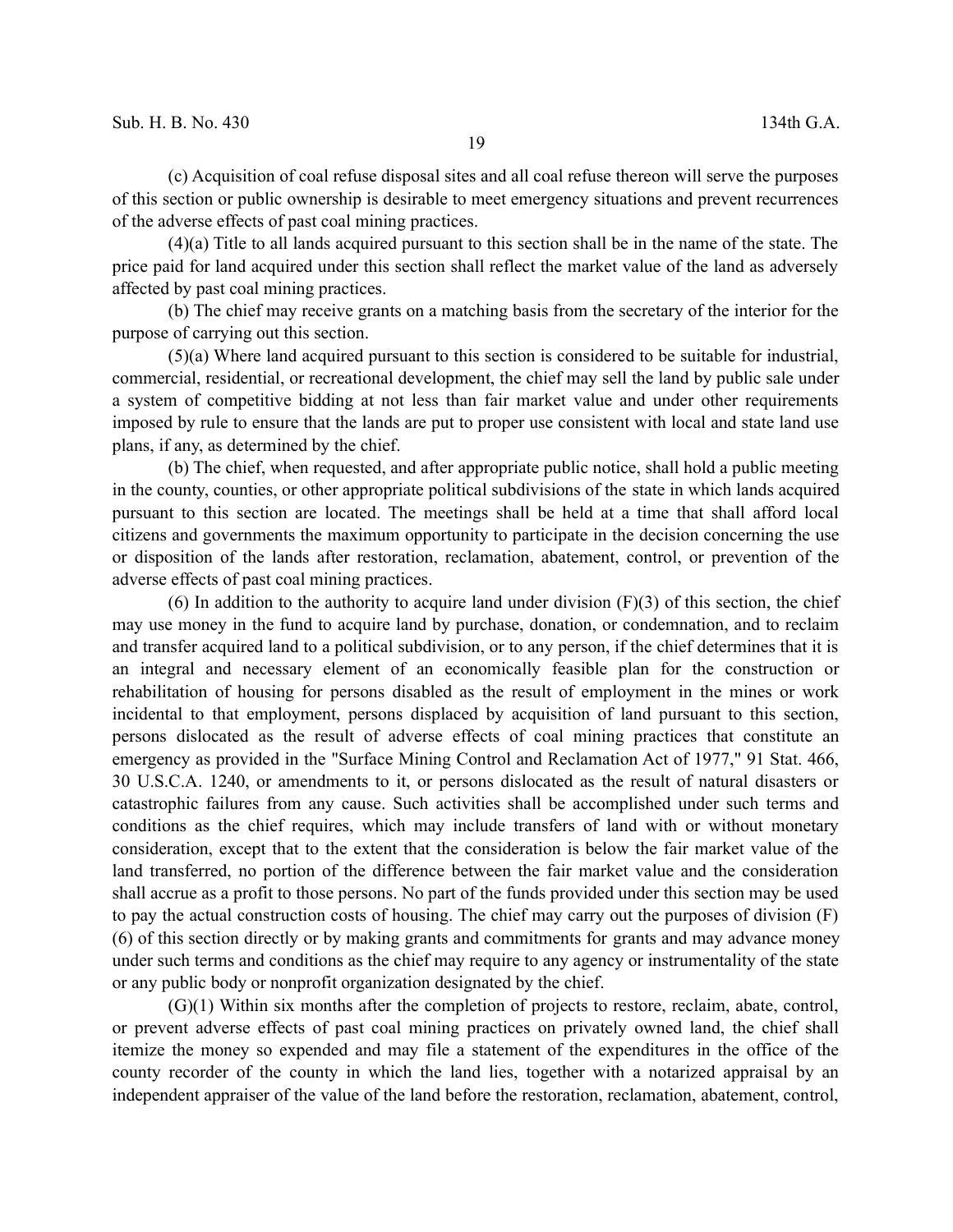or prevention of adverse effects of past coal mining practices if the money so expended result in a significant increase in property value. The statement shall constitute a lien upon the land as of the date of the expenditures of the money and shall have priority as a lien second only to the lien of real property taxes imposed upon the land. The lien shall not exceed the amount determined by the appraisal to be the increase in the fair market value of the land as a result of the restoration, reclamation, abatement, control, or prevention of the adverse effects of past coal mining practices. No lien shall be filed under division (G) of this section against the property of any person who owned the surface prior to May 2, 1977, and did not consent to, participate in, or exercise control over the mining operation that necessitated the reclamation performed.

(2) The landowner may petition, within sixty days after the filing of the lien, to determine the increase in the fair market value of the land as a result of the restoration, reclamation, abatement, control, or prevention of the adverse effects of past coal mining practices. The amount reported to be the increase in value of the premises shall constitute the amount of the lien and shall be recorded with the statement provided in this section. Any party aggrieved by the decision may appeal as provided by state law.

(3) The lien provided in division (G) of this section shall be recorded and indexed, under the name of the state and the landowner, in the official records in the office of the county recorder of the county in which the land lies. The county recorder shall impose no charge for the recording or indexing of the lien. If the land is registered, the county recorder shall make a notation and enter a memorial of the lien upon the page of the register in which the last certificate of title to the land is registered, stating the name of the claimant, amount claimed, volume and page of the record where recorded, and exact time the memorial was entered.

(4) The lien shall continue in force so long as any portion of the amount of the lien remains unpaid. If the lien remains unpaid at the time of conveyance of the land on which the lien was placed, the conveyance may be set aside. Upon repayment in full of the money expended under this section, the chief promptly shall issue a certificate of release of the lien. Upon presentation of the certificate of release, the county recorder of the county in which the lien is recorded shall record the lien as having been discharged.

(5) A lien imposed under this section shall be foreclosed upon the substantial failure of a landowner to pay any portion of the amount of the lien. Before foreclosing any lien under this section, the chief shall make a written demand upon the landowner for payment. If the landowner does not pay the amount due within sixty days, the chief shall refer the matter to the attorney general, who shall institute a civil action to foreclose the lien.

(H)(1) The chief may fill voids, seal abandoned tunnels, shafts, and entryways, and reclaim surface impacts of underground or strip mines that the chief determines could endanger life and property, constitute a hazard to the public health and safety, or degrade the environment.

(2) In those instances where mine waste piles are being reworked for conservation purposes, the incremental costs of disposing of the wastes from those operations by filling voids and sealing tunnels may be eligible for funding, provided that the disposal of these wastes meets the purposes of this section.

(3) The chief may acquire by purchase, donation, easement, or otherwise such interest in land as the chief determines necessary to carry out division (H) of this section.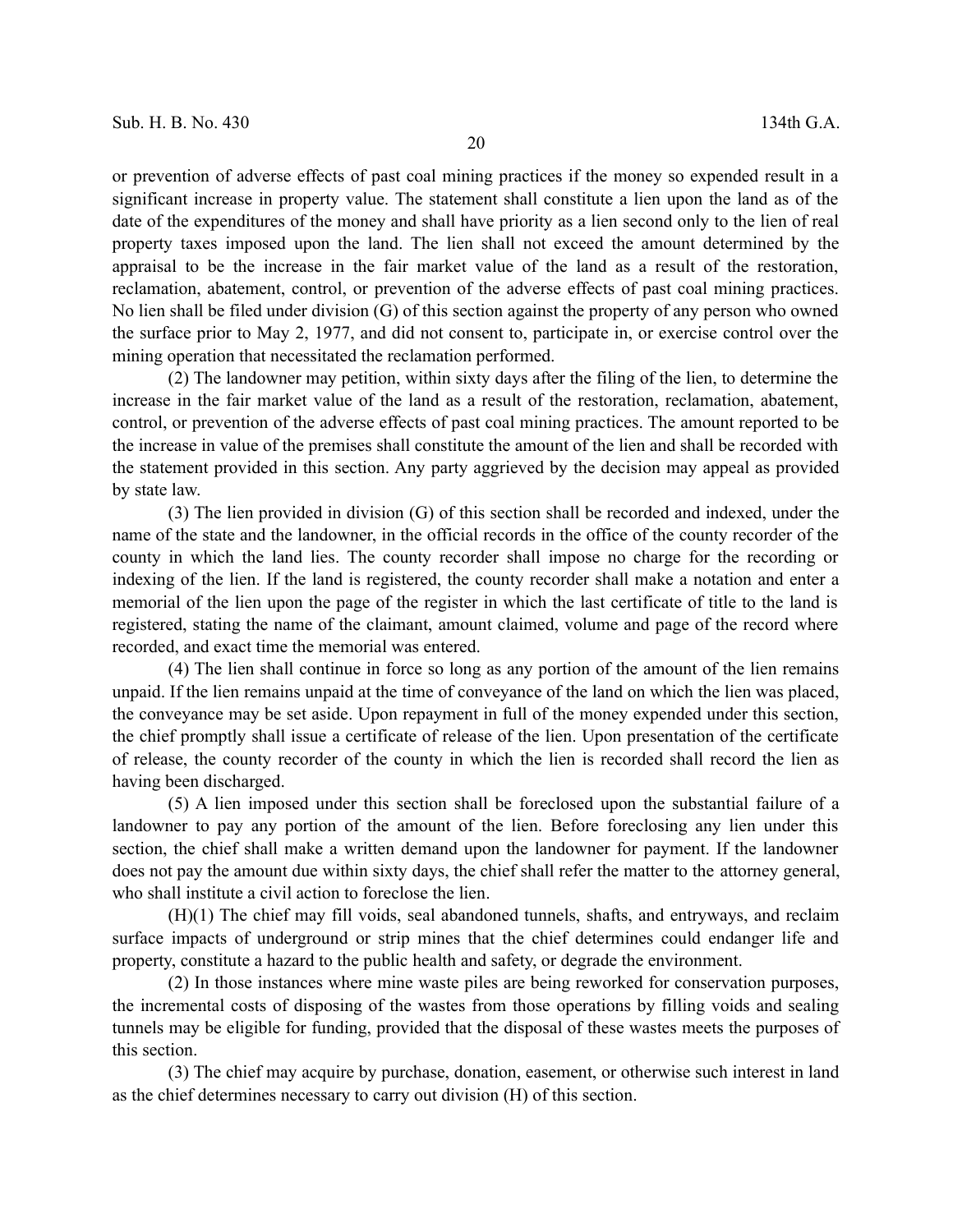(I) The chief shall report annually to the secretary of the interior on operations under the fund and include recommendations as to its future uses.

(J)(1) The chief may engage in any work and do all things necessary or expedient, including the adoption of rules, to implement and administer this section.

(2) The chief may engage in cooperative projects under this section with any agency of the United States, any other state, or their governmental agencies or with any state university or college as defined in section 3345.27 of the Revised Code. The cooperative projects are not subject to division (B) of section 127.16 of the Revised Code.

(3) The chief may request the attorney general to initiate in any court of competent jurisdiction an action in equity for an injunction to restrain any interference with the exercise of the right to enter or to conduct any work provided in this section, which remedy is in addition to any other remedy available under this section.

(4) The chief may construct or operate a plant or plants for the control and treatment of water pollution resulting from mine drainage. The extent of this control and treatment may be dependent upon the ultimate use of the water. Division (J)(4) of this section does not repeal or supersede any portion of the "Federal Water Pollution Control Act," 70 Stat. 498 (1965), 33 U.S.C.A. 1151, as amended, and no control or treatment under division  $J(4)$  of this section, in any way, shall be less than that required by that act. The construction of a plant or plants may include major interceptors and other facilities appurtenant to the plant.

(5) The chief may transfer money from the abandoned mine reclamation fund and the acid mine drainage abatement and treatment fund to other appropriate state agencies or to state universities or colleges in order to carry out the reclamation activities authorized by this section.

(K) The chief may contract for any part of work to be performed under this section, with or without advertising for bids, if the chief determines that a condition exists that could reasonably be expected to cause substantial physical harm to persons, property, or the environment and to which persons or improvements on real property are currently exposed.

The chief shall require every contractor performing reclamation work under this section to pay its workers at the greater of their regular rate of pay, as established by contract, agreement, or prior custom or practice, or the average wage rate paid in this state for the same or similar work as determined by the chief under section 1513.02 of the Revised Code.

(L)(1) The chief may contract for the emergency restoration, reclamation, abatement, control, or prevention of adverse effects of mining practices on eligible lands if the chief determines that an emergency exists constituting a danger to the public health, safety, or welfare and that no other person or agency will act expeditiously to restore, reclaim, abate, control, or prevent those adverse effects. The chief may enter into a contract for emergency work under division (L) of this section without advertising for bids. Any such contract or any purchase of materials for emergency work under division (L) of this section is not subject to division (B) of section 127.16 of the Revised Code.

(2) The chief or the chief's agents, employees, or contractors may enter on any land where such an emergency exists, and on other land in order to have access to that land, in order to restore, reclaim, abate, control, or prevent the adverse effects of mining practices and to do all things necessary or expedient to protect the public health, safety, or welfare. Such an entry shall be construed as an exercise of the police power and shall not be construed as an act of condemnation of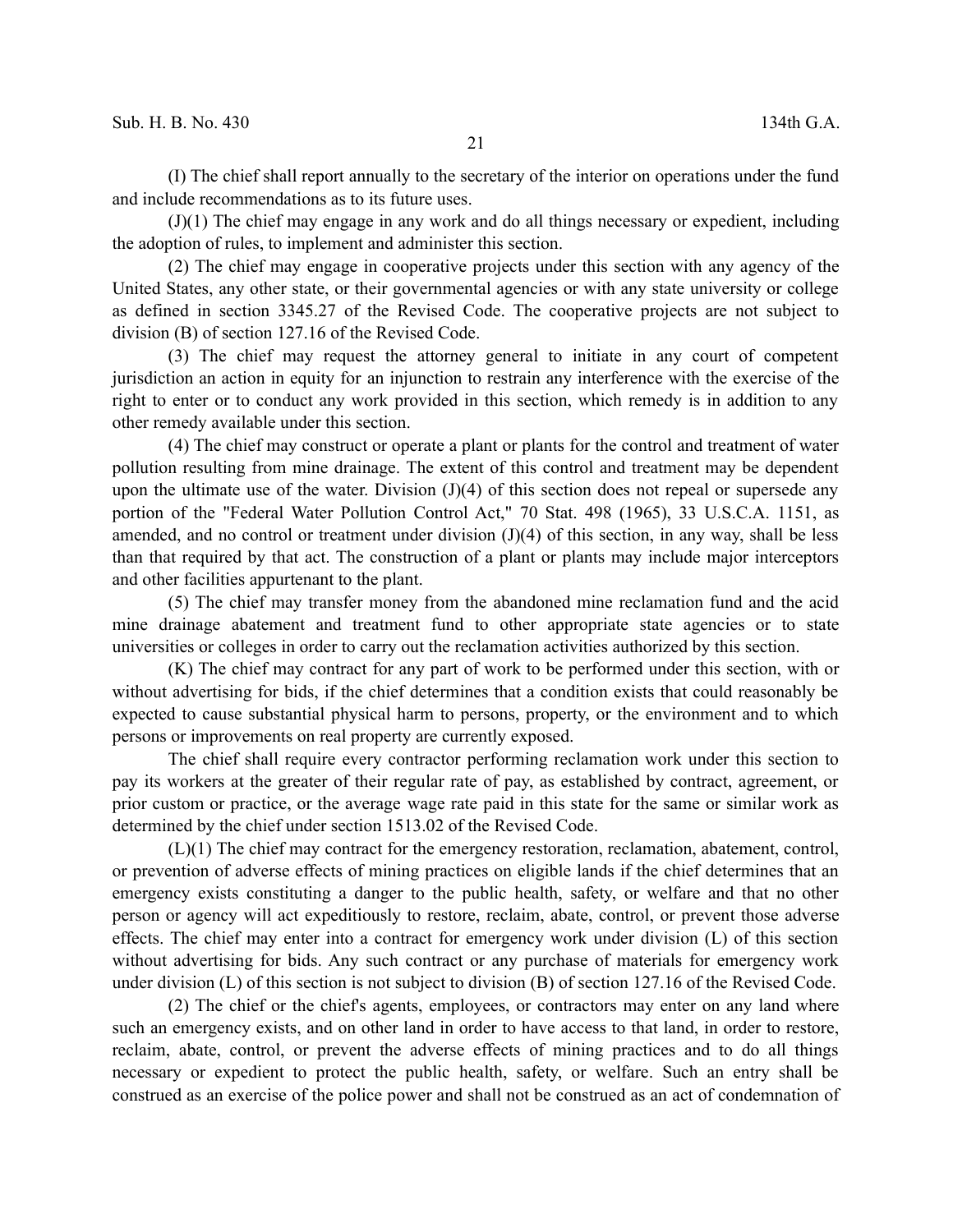property or of trespass. The money expended for the work and the benefits accruing to any premises so entered upon shall be chargeable against the land and shall mitigate or offset any claim in or any action brought by any owner of any interest in the premises for any alleged damages by virtue of the entry. This provision is not intended to create new rights of action or eliminate existing immunities.

Sec. 3781.06. (A)(1) Any building that may be used as a place of resort, assembly, education, entertainment, lodging, dwelling, trade, manufacture, repair, storage, traffic, or occupancy by the public, any residential building, and all other buildings or parts and appurtenances of those buildings erected within this state, shall be so constructed, erected, equipped, and maintained that they shall be safe and sanitary for their intended use and occupancy.

(2) Nothing in sections 3781.06 to 3781.18, 3781.40, and 3791.04 of the Revised Code shall be construed to limit the power of the division of industrial compliance of the department of commerce to adopt rules of uniform application governing manufactured home parks pursuant to section 4781.26 of the Revised Code.

(B) Sections 3781.06 to 3781.18, 3781.40, and 3791.04 of the Revised Code do not apply to either any of the following:

(1) Buildings or structures that are incident to the use for agricultural purposes of the land on which the buildings or structures are located, provided those buildings or structures are not used in the business of retail trade. For purposes of this division, a building or structure is not considered used in the business of retail trade if fifty per cent or more of the gross income received from sales of products in the building or structure by the owner or operator is from sales of products produced or raised in a normal crop year on farms owned or operated by the seller.

(2) Existing single-family, two-family, and three-family detached dwelling houses for which applications have been submitted to the director of job and family services pursuant to section 5104.03 of the Revised Code for the purposes of operating type A family day-care homes as defined in section 5104.01 of the Revised Code;

(3) A mobile computing unit. As used in this division, "mobile computing unit" means an assembly that meets all of the following criteria:

(a) Its purpose is to house and operate computers as defined in section 2913.01 of the Revised Code.

(b) Its exterior is integral to the protection or cooling, or both, of the computers housed within it.

(c) It is not attached to a permanent foundation.

(d) It is not accessible to the public.

(e) It is not designed for regular occupancy, but rather limited access for service and maintenance.

(f) It can be moved or transported as a single integrated unit.

(C) As used in sections 3781.06 to 3781.18 and 3791.04 of the Revised Code:

(1) "Agricultural purposes" include agriculture, farming, dairying, pasturage, apiculture, algaculture meaning the farming of algae, horticulture, floriculture, viticulture, ornamental horticulture, olericulture, pomiculture, and animal and poultry husbandry.

(2) "Building" means any structure consisting of foundations, walls, columns, girders, beams, floors, and roof, or a combination of any number of these parts, with or without other parts or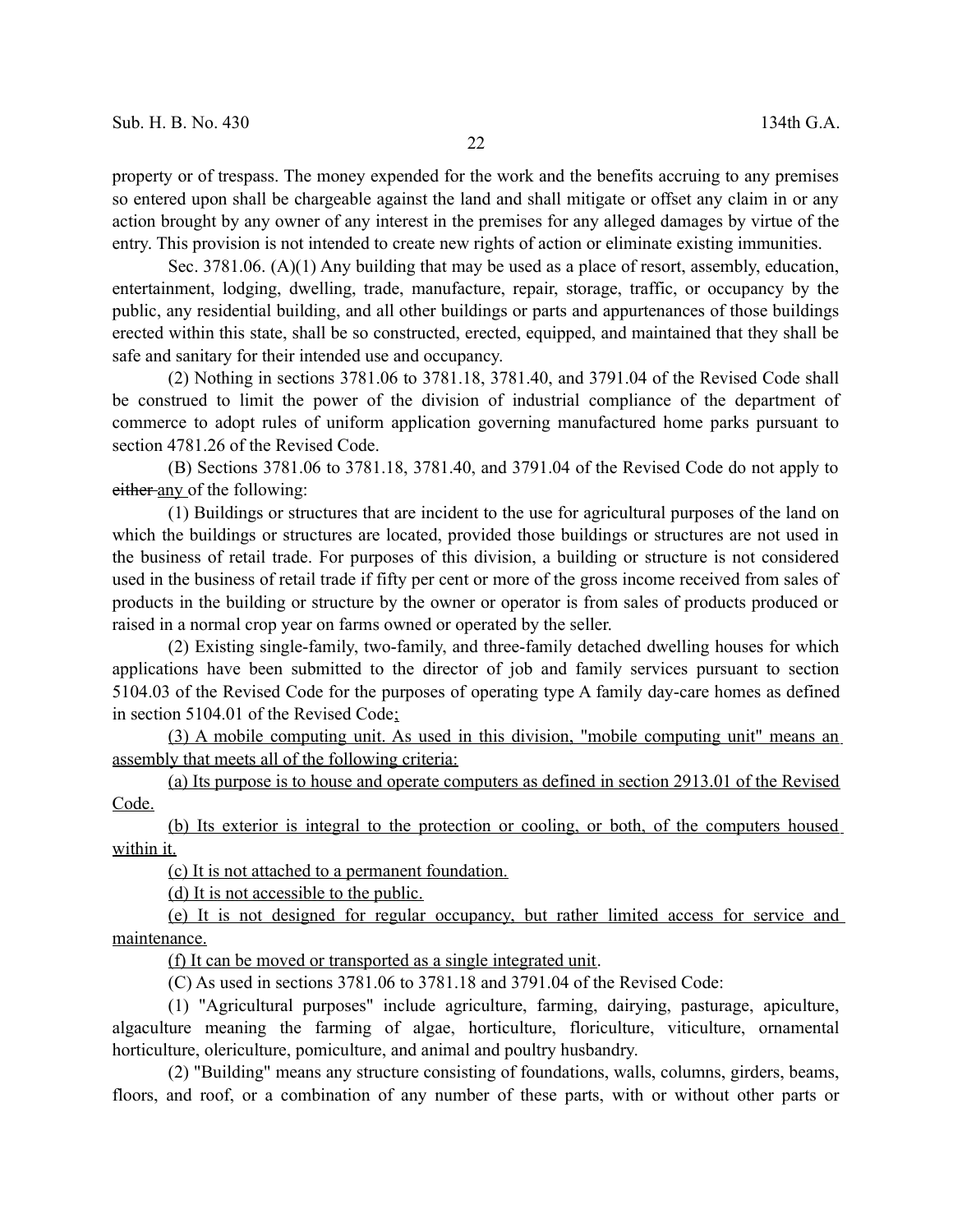appurtenances.

(3) "Industrialized unit" means a building unit or assembly of closed construction fabricated in an off-site facility, that is substantially self-sufficient as a unit or as part of a greater structure, and that requires transportation to the site of intended use. "Industrialized unit" includes units installed on the site as independent units, as part of a group of units, or incorporated with standard construction methods to form a completed structural entity. "Industrialized unit" does not include a manufactured home as defined by division (C)(4) of this section or a mobile home as defined by division (O) of section 4501.01 of the Revised Code.

(4) "Manufactured home" means a building unit or assembly of closed construction that is fabricated in an off-site facility and constructed in conformance with the federal construction and safety standards established by the secretary of housing and urban development pursuant to the "Manufactured Housing Construction and Safety Standards Act of 1974," 88 Stat. 700, 42 U.S.C.A. 5401, 5403, and that has a permanent label or tag affixed to it, as specified in 42 U.S.C.A. 5415, certifying compliance with all applicable federal construction and safety standards.

(5) "Permanent foundation" means permanent masonry, concrete, or a footing or foundation approved by the division of industrial compliance of the department of commerce pursuant to Chapter 4781. of the Revised Code, to which a manufactured or mobile home may be affixed.

(6) "Permanently sited manufactured home" means a manufactured home that meets all of the following criteria:

(a) The structure is affixed to a permanent foundation and is connected to appropriate facilities;

(b) The structure, excluding any addition, has a width of at least twenty-two feet at one point, a length of at least twenty-two feet at one point, and a total living area, excluding garages, porches, or attachments, of at least nine hundred square feet;

(c) The structure has a minimum 3:12 residential roof pitch, conventional residential siding, and a six-inch minimum eave overhang, including appropriate guttering;

(d) The structure was manufactured after January 1, 1995;

(e) The structure is not located in a manufactured home park as defined by section 4781.01 of the Revised Code.

(7) "Safe," with respect to a building, means it is free from danger or hazard to the life, safety, health, or welfare of persons occupying or frequenting it, or of the public and from danger of settlement, movement, disintegration, or collapse, whether such danger arises from the methods or materials of its construction or from equipment installed therein, for the purpose of lighting, heating, the transmission or utilization of electric current, or from its location or otherwise.

(8) "Sanitary," with respect to a building, means it is free from danger or hazard to the health of persons occupying or frequenting it or to that of the public, if such danger arises from the method or materials of its construction or from any equipment installed therein, for the purpose of lighting, heating, ventilating, or plumbing.

(9) "Residential building" means a one-family, two-family, or three-family dwelling house, and any accessory structure incidental to that dwelling house. "Residential building" includes a onefamily, two-family, or three-family dwelling house that is used as a model to promote the sale of a similar dwelling house. "Residential building" does not include an industrialized unit as defined by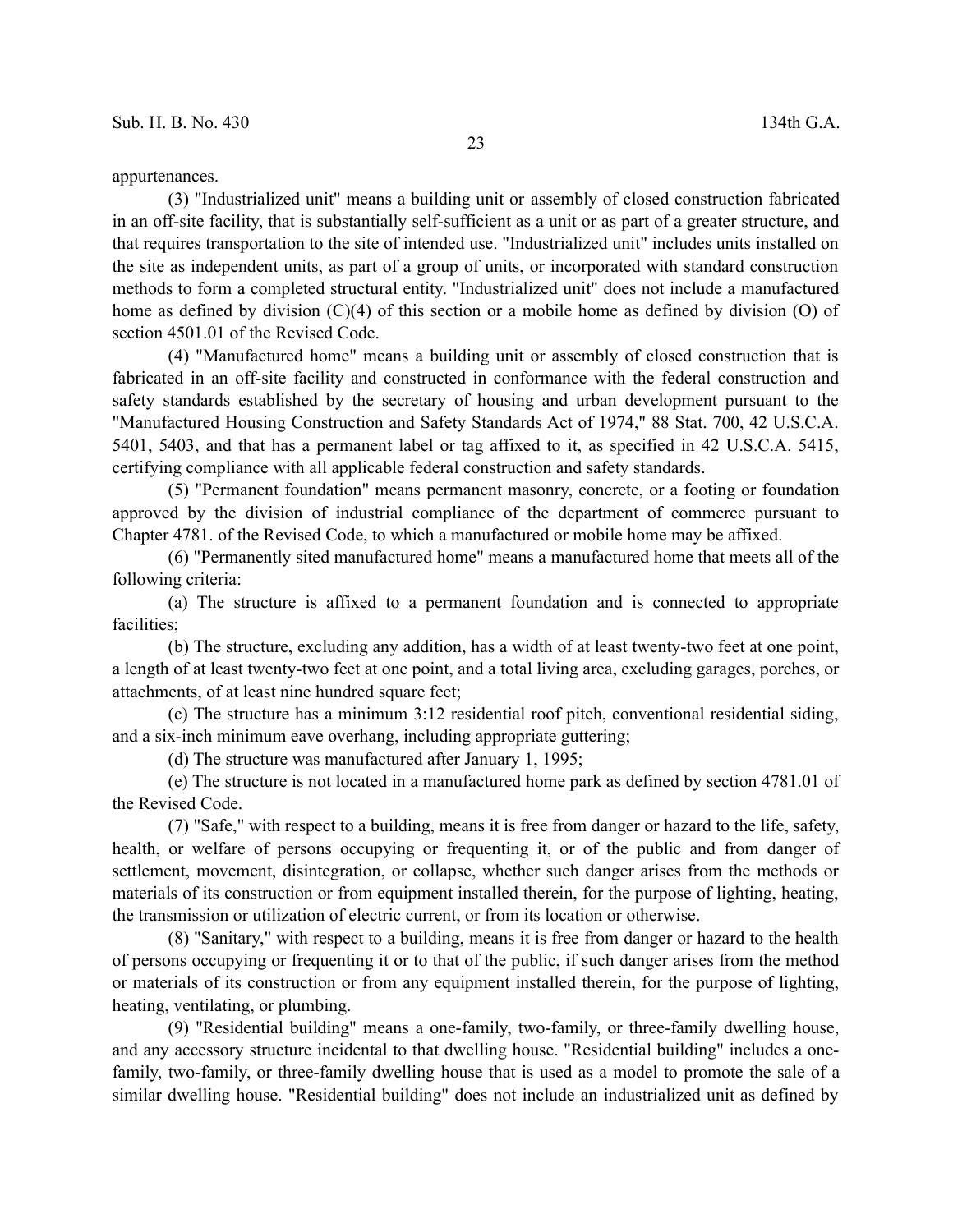division  $(C)(3)$  of this section, a manufactured home as defined by division  $(C)(4)$  of this section, or a mobile home as defined by division (O) of section 4501.01 of the Revised Code.

(10) "Nonresidential building" means any building that is not a residential building or a manufactured or mobile home.

(11) "Accessory structure" means a structure that is attached to a residential building and serves the principal use of the residential building. "Accessory structure" includes, but is not limited to, a garage, porch, or screened-in patio.

Sec. 3781.106. (A) As used in this section:

(1) "Institution of higher education" means a state institution of higher education as defined in section 3345.011 of the Revised Code, a private nonprofit college or university located in this state that possesses a certificate of authorization issued pursuant to Chapter 1713. of the Revised Code, or a school located in this state that possesses a certificate of registration and one or more program authorizations issued by the state board of career colleges and schools under Chapter 3332. of the Revised Code.

(2) "Nonresidential building" means a building or structure, or part of a building or structure, not occupied in whole or in part for the purpose of human habitation, and includes the lands and premises appurtenant and all of the outbuildings, fences, or erections thereon or therein. "Nonresidential building" does not include an institution of higher education, private school, or public school, as defined in this section.

(3) "Owner" means an individual or entity possessing title to a nonresidential building or an authorized agent of the owner.

(4) "Private school" means a chartered nonpublic school or a nonchartered nonpublic school.

(5) "Public school" means any school operated by a school district board of education, any community school established under Chapter 3314. of the Revised Code, any STEM school established under Chapter 3326. of the Revised Code, and any college-preparatory boarding school established under Chapter 3328. of the Revised Code.

(6) "School building" means a structure used for the instruction of students by a public or private school or institution of higher education.

(B)(1) The board of building standards shall adopt rules, in accordance with Chapter 119. of the Revised Code, for the use of a device by a staff member of a public or private school or institution of higher education that prevents both ingress and egress through a door in a school building, for a finite period of time, in an emergency situation, and during active shooter drills. The rules shall provide that the use of a device is permissible only if the device requires minimal steps to remove it after it is engaged.

The rules shall provide that the administrative authority of a building notify the police chief, or equivalent, of the law enforcement agency that has jurisdiction over the building, and the fire chief, or equivalent, of the fire department that serves the political subdivision in which the building is located, prior to the use of such devices in a building.

The rules may require that the device be visible from the exterior of the door.

 $(\overline{B})$  (2) The device described in division  $(A)$  ( $(B)$ (1) of this section shall not be permanently mounted to the door.

 $(\text{C})$  (3) Each public and private school and institution of higher education shall provide its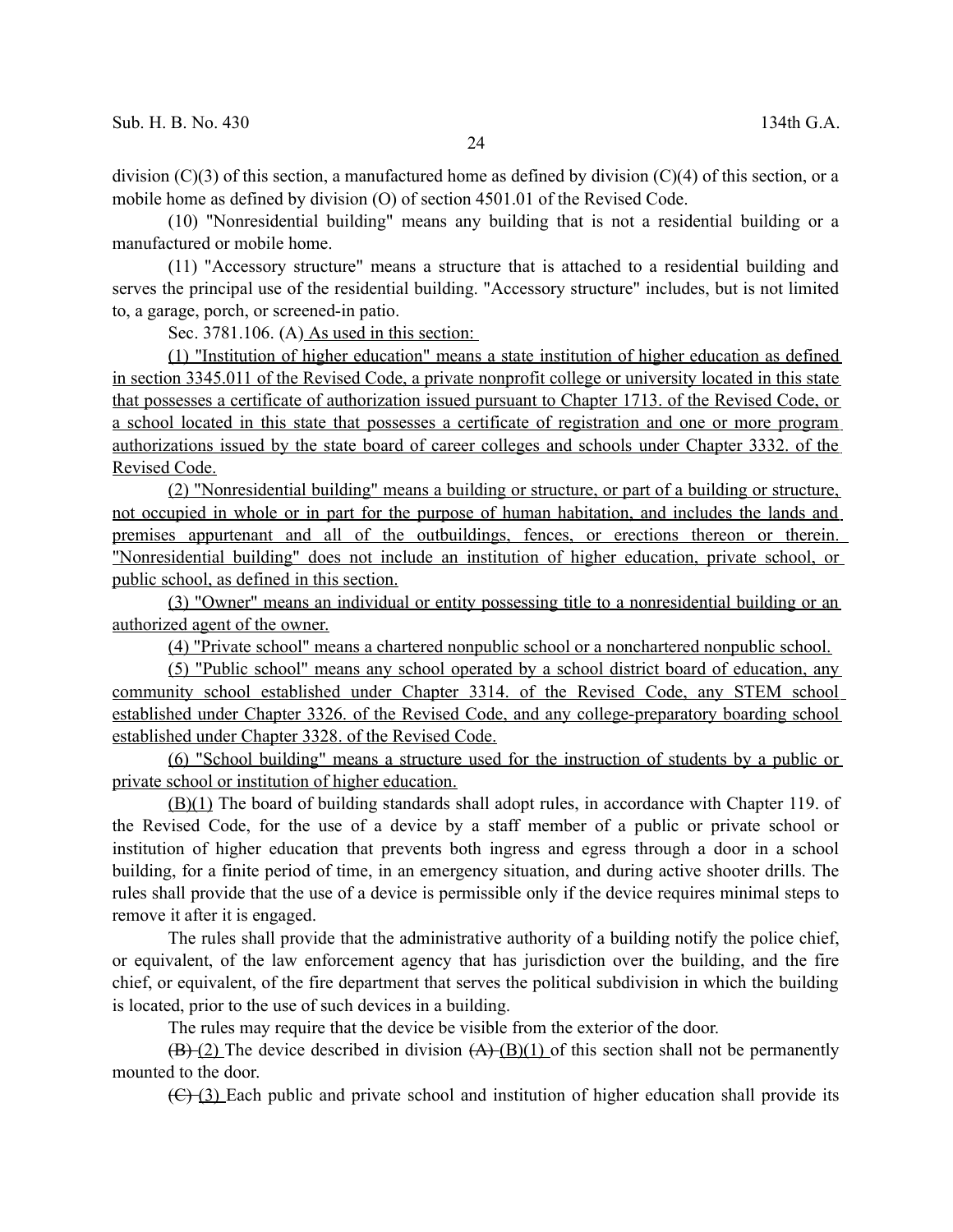staff members in-service training on the use of the device described in division  $(A)$  (B)(1) of this section. The school shall maintain a record verifying this training on file.

 $(D)$  (4) In consultation with the state board of education and the chancellor of higher education, the board shall determine and include in the rules a definition of "emergency situation." These rules shall apply to both existing and new school buildings.

(E) As used in this section:

(1) "Institution of higher education" means a state institution of higher education as defined in section 3345.011 of the Revised Code, a private nonprofit college or university located in this state that possesses a certificate of authorization issued pursuant to Chapter 1713. of the Revised Code, or a school located in this state that possesses a certificate of registration and one or more program authorizations issued by the state board of career colleges and schools under Chapter 3332. of the Revised Code.

(2) "Private school" means a chartered nonpublic school or a nonchartered nonpublic school.

(3) "Public school" means any school operated by a school district board of education, any community school established under Chapter 3314. of the Revised Code, any STEM school established under Chapter 3326. of the Revised Code, and any college-preparatory boarding school established under Chapter 3328. of the Revised Code.

(4) "School building" means a structure used for the instruction of students by a public or private school or institution of higher education.

(C)(1) The board of building standards shall adopt rules, in accordance with Chapter 119. of the Revised Code, for the use of a device by the owner, or a person authorized by the owner, of a nonresidential building that prevents both ingress and egress through a door in the building, for a finite period of time, in an emergency situation, and during active shooter drills. The rules shall provide that the use of a device is permissible only if the device requires minimal steps to remove it after it is engaged.

The rules shall require the owner of a building notify the police chief, or equivalent, of the law enforcement agency that has jurisdiction over the building, and the fire chief, or equivalent, of the fire department that serves the political subdivision in which the building is located, prior to the use of such devices in a building.

The rules may require that the device be visible from the exterior of the door.

(2) The device described in division  $(C)(1)$  of this section shall not be permanently mounted to the door.

(3) Each owner of a nonresidential building shall provide any person that may use the device described in division (C)(1) of this section training on the use of the device. The owner of the building shall maintain a record verifying this training on file.

(4) The board shall determine and include in the rules a definition of "emergency situation" for purposes of division  $(C)(1)$  of this section. These rules shall apply to both existing and new nonresidential buildings.

(D) Any provision of the state fire code that is in conflict with this section or section 3737.84 of the Revised Code is unenforceable.

Sec. 3781.27. (A) In order to ascertain the name of each utility with underground utility facilities located at the proposed excavation site and the types and tolerance zones of those facilities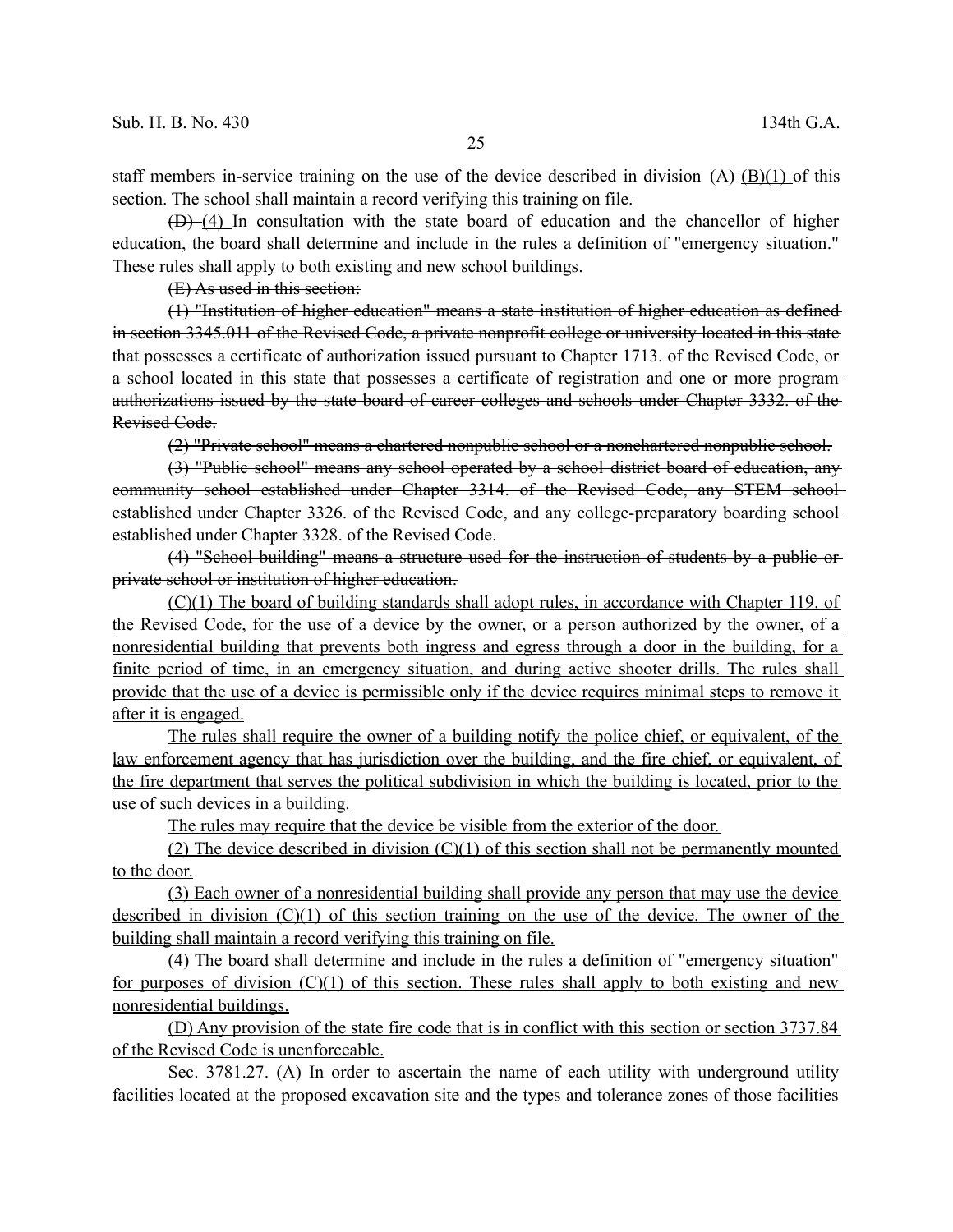based on current records of the utility, any developer who is planning a project that will require excavation or the designer employed by the developer for the project shall notify a protection service of the location of the proposed excavation site.

(B) Except in the case of limited basis participants, the protection service shall provide notice of the proposed excavation to each participant in the service that has underground utility facilities in the area of the proposed excavation site. Except as provided in section 3781.271 of the Revised Code, in the case of limited basis participants, the protection service shall notify the developer or the designer employed by the developer of the name of each limited basis participant with underground utility facilities within the municipal corporation or township and county of the proposed excavation site, and the developer or designer shall contact that utility.

(C)(1) Each utility that has any underground utility facilities in the area of the proposed excavation site shall notify the developer or the designer employed by the developer of the locations and description of the utility's underground utility facilities located at the proposed excavation site in accordance with division  $(C)(2)$  of this section. The utility shall make this notification within ten working days of receiving a notice under division (B) of this section or by a later date acceptable to the developer or designer and utility. In If the ease proposed project is within six hundred sixty feet of the center point of an interstate hazardous liquid pipeline or an interstate gas pipeline, the utility also shall provide written notice to the developer or designer of any special notification requirements and identify its primary contact person for the project area.

(2) If requested by the developer or the designer employed by the developer, each utility shall do one of the following in order to comply with the notification requirements of division  $(C)(1)$  of this section:

(a) Mark the location of the underground utility facilities, other than those facilities serving single-family or two-, three-, or four-unit dwellings, at the proposed excavation site in accordance with the marking standards described in division (C) of section 3781.29 of the Revised Code;

(b) Provide digital or paper drawings, or both, that meet both of the following requirements:

(i) They are drawn to scale and include locatable items. Locatable items may include poles, pedestals, back of curb, sidewalk, edge of pavement, centerline of ditch, property lines, and other similar items.

(ii) They depict the location of the underground utility facilities.

(3) In the case of an interstate hazardous pipeline and an interstate gas pipeline, the utility shall also provide the location and description of any right-of-way associated with the underground utility facilities as well as pipeline location information, such as providing documents reflecting the actual location of the pipeline, marking facilities on design drawings, and providing maps.

Compliance with division-divisions  $(C)(2)$  and  $(3)$  of this section does not relieve a utility from compliance with the marking requirements of section 3781.29 of the Revised Code.

(D) The utility shall determine if any relocation, support, or removal, or protective steps beyond those described in divisions (A)(1) to (5) of section 3781.30 of the Revised Code are required in order to prevent disturbance or interference with the underground utility facilities during excavation. The utility shall determine whether it will permit the developer or the designer employed by the developer to make those adjustments, and, if the adjustments are to be made by the utility, a reasonable amount of time necessary to make those adjustments.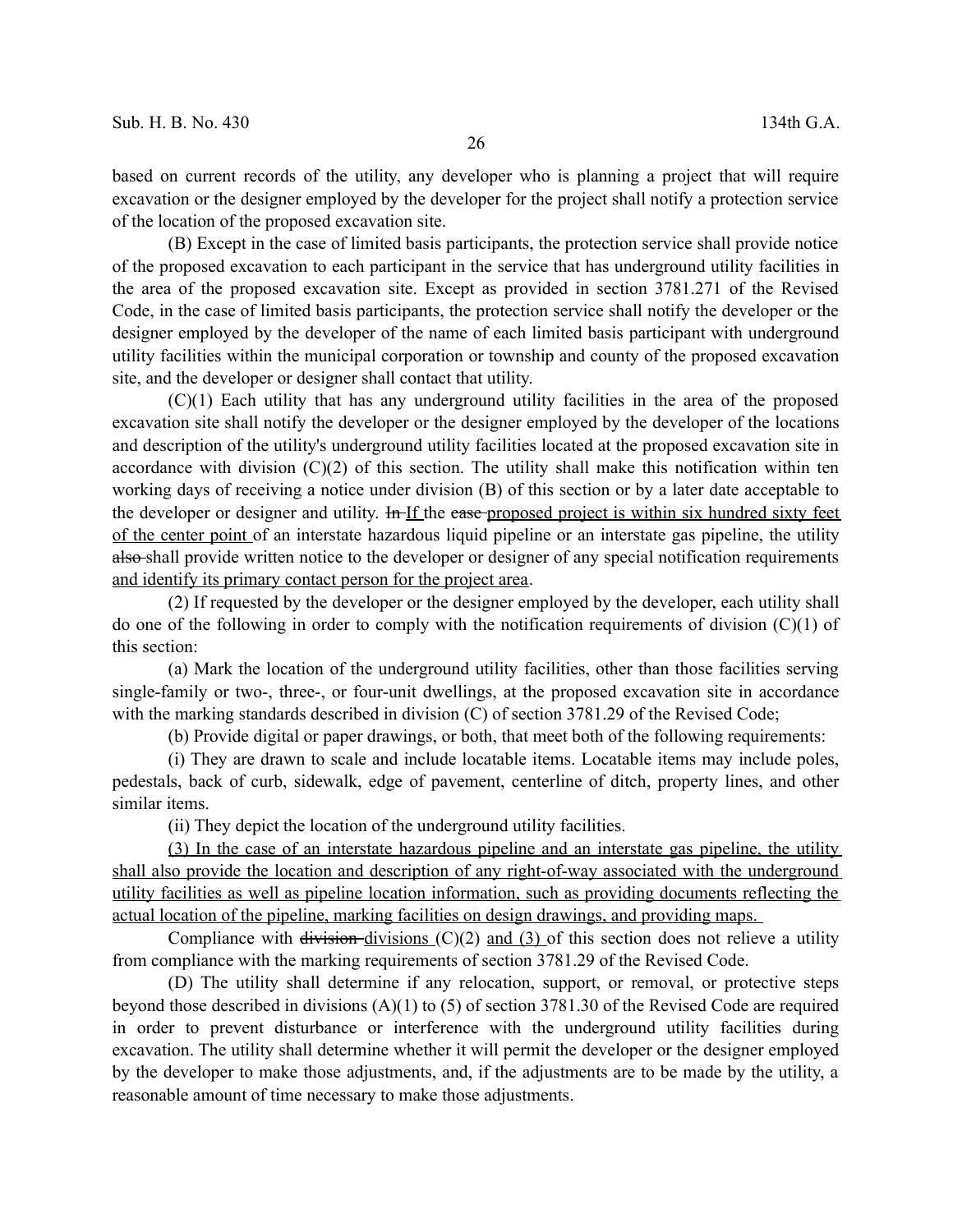(E)(1) Based on the information provided pursuant to division (C) of this section, the developer or the designer employed by the developer shall indicate the approximate locations of underground utility facilities either on or with the plans prepared for the project. The developer or designer shall include with the plans the names, addresses, and telephone numbers of utilities with underground facilities at the excavation site, indicating which utilities are limited basis participants; the name and telephone number of any appropriate protection service; and any required adjustments as described in division (D) of this section, including the reasonable time necessary for the utility to make those adjustments. In the case of an interstate hazardous liquid pipeline or an interstate gas pipeline, the developer or designer also shall include  $a_{\text{H}}$  and  $a_{\text{H}}$  of the following:

(a) Any special notification requirements;

(b) The name and contact information of the primary contact person for each pipeline operator who has provided notice to the developer or designer under division  $(C)(1)$  of this section;

(c) Notice stating that the developer or designer has utilized reasonable means to contact the pipeline operator to verify the location of the pipeline and pipeline rights-of-way. Developers and designers who provide notice to the protection service in accordance with division (A) of this section are deemed to have complied with the notification requirement under this division.

(d) Notice that the developer or designer has reviewed, or attempted to review, preliminary information about the proposed development with the pipeline operator and incorporated requested adjustments into the plans.

(2)(a) Except as otherwise provided in division (E)(2)(b) of this section, the developer or designer shall provide the plans to the commercial excavator prior to entering into a contract that involves such excavation. If the developer does not prepare written plans or have any written plans prepared, the developer shall otherwise provide the approximate locations, identifying information on the utilities, information on required adjustments, and any special notification requirements to the commercial excavator before excavation begins.

(b) When the developer is a utility, the utility shall provide either the plans or the approximate locations, identifying information on the utilities, information on required adjustments, and any special notification requirements to the excavator before excavation begins.

(3) The developer or designer shall design the project taking into account the approximate location of existing underground utility facilities in order to prevent, as far as is practicable, disturbance or interference with those facilities.

(4) When a project includes installation of new underground utility facilities, the developer or designer shall attempt to design the installation so that at least a twelve-inch clearance is provided between the facilities. No facility shall be installed with less than a twelve-inch clearance unless the owners of existing facilities are notified, in writing, prior to installation.

(F)(1) This section does not apply in the case of a utility making emergency repair to its own underground utility facility.

(2) This section does not apply in the case of the owner of the types of real property identified in divisions (C)(1) to (4) of section 3781.25 of the Revised Code, unless the owner employs a designer to make written plans for work that will involve excavation. If the owner employs a designer, the designer shall contact a protection service and utilities that are limited basis participants in accordance with divisions (A) and (B) of this section, and shall include in or with the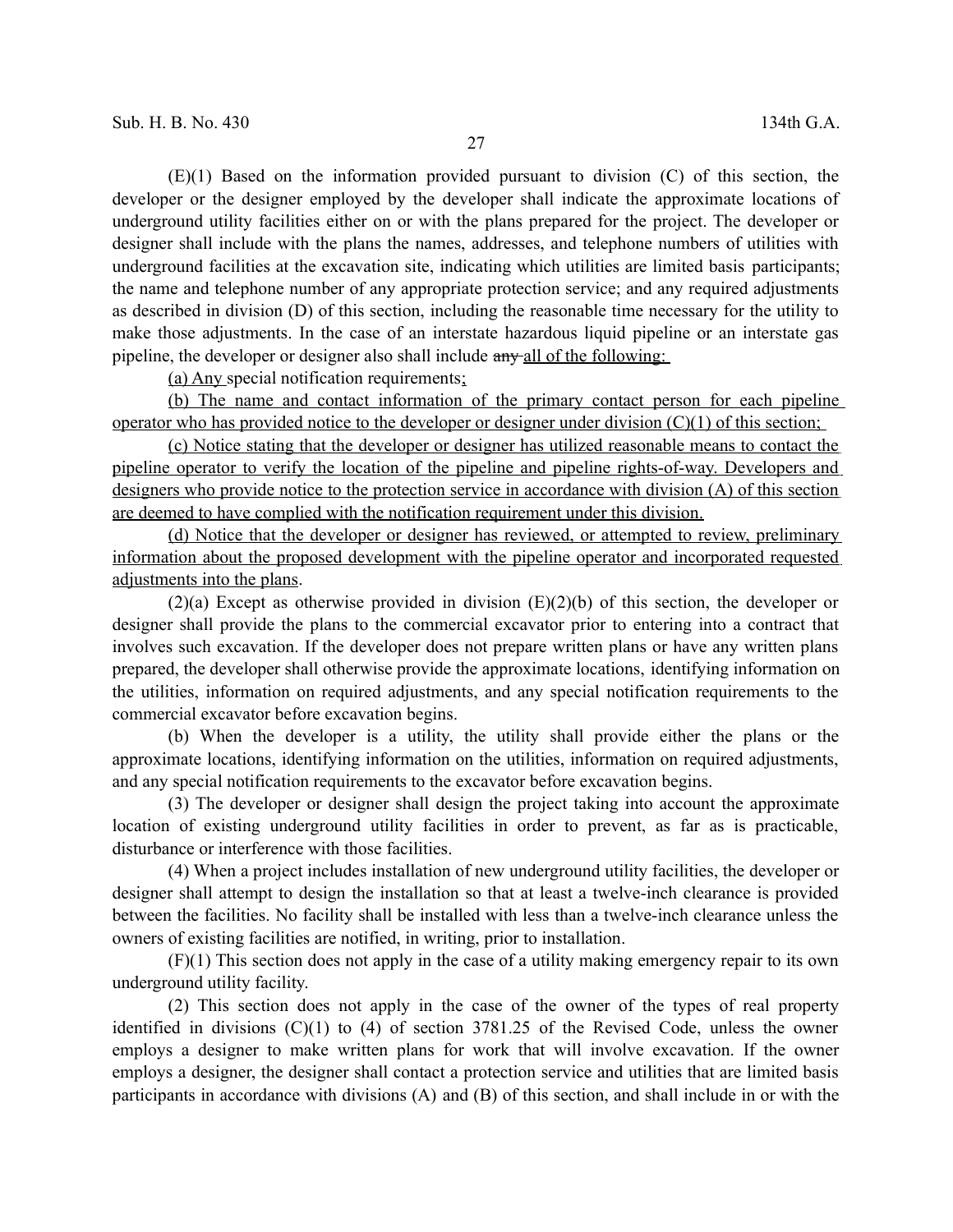plans the information required under division (E) of this section. The owner shall provide that information to the excavator.

(G) A public authority, as defined in section 153.64 of the Revised Code, may withhold approval to a project until the requirements of this section have been satisfied by the developer and utility, as applicable. A public authority may rely solely upon the notice submitted under division (E) of this section when determining whether the requirements of this section have been satisfied for purposes of granting final approval of such development. A public authority is immune from liability related to the approval or construction of such development when the approval is based upon information as provided in this division.

 Sec. 4927.102. Notwithstanding any other provision of this chapter, the public utilities commission shall not, in connection with any proceeding pursuant to section 4927.07 or 4927.10 of the Revised Code, impose on any provider of telecommunications service, wireless service, or internet protocol-enabled services any notice requirement, withdrawal or abandonment restrictions, buildout requirements, or any other regulatory requirement or restriction that is not generally applicable to the service or the provider in other contexts.

Sec. 5321.01. As used in this chapter:

(A) "Tenant" means a person entitled under a rental agreement to the use and occupancy of residential premises to the exclusion of others.

(B) "Landlord" means the owner, lessor, or sublessor of residential premises, the agent of the owner, lessor, or sublessor, or any person authorized by the owner, lessor, or sublessor to manage the premises or to receive rent from a tenant under a rental agreement.

(C) "Residential premises" means a dwelling unit for residential use and occupancy and the structure of which it is a part, the facilities and appurtenances in it, and the grounds, areas, and facilities for the use of tenants generally or the use of which is promised the tenant. "Residential premises" includes a dwelling unit that is owned or operated by a college or university. "Residential premises" does not include any of the following:

(1) Prisons, jails, workhouses, and other places of incarceration or correction, including, but not limited to, halfway houses or residential arrangements that are used or occupied as a requirement of a community control sanction, a post-release control sanction, or parole;

(2) Hospitals and similar institutions with the primary purpose of providing medical services, and homes licensed pursuant to Chapter 3721. of the Revised Code;

(3) Tourist homes, hotels, motels, recreational vehicle parks, recreation camps, combined park-camps, temporary park-camps, and other similar facilities where circumstances indicate a transient occupancy;

(4) Elementary and secondary boarding schools, where the cost of room and board is included as part of the cost of tuition;

(5) Orphanages and similar institutions;

(6) Farm residences furnished in connection with the rental of land of a minimum of two acres for production of agricultural products by one or more of the occupants;

(7) Dwelling units subject to sections 3733.41 to 3733.49 of the Revised Code;

(8) Occupancy by an owner of a condominium unit;

(9) Occupancy in a facility licensed as an SRO facility pursuant to Chapter 3731. of the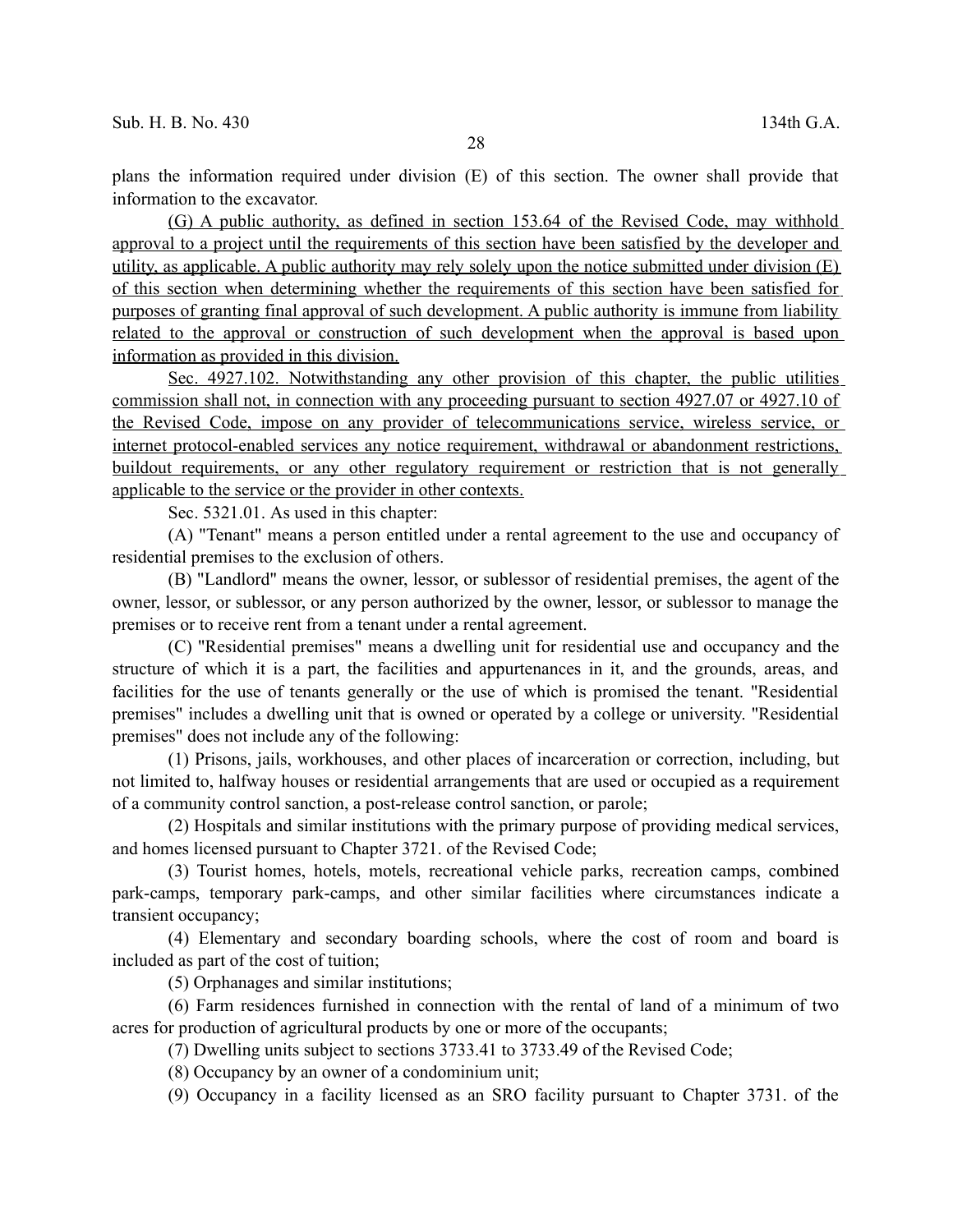Revised Code, if the facility is owned or operated by an organization that is exempt from taxation under section 501(c)(3) of the "Internal Revenue Code of 1986," 100 Stat. 2085, 26 U.S.C.A. 501, as amended, or by an entity or group of entities in which such an organization has a controlling interest, and if either of the following applies:

(a) The occupancy is for a period of less than sixty days.

(b) The occupancy is for participation in a program operated by the facility, or by a public entity or private charitable organization pursuant to a contract with the facility, to provide either of the following:

(i) Services licensed, certified, registered, or approved by a governmental agency or private accrediting organization for the rehabilitation of mentally ill persons, persons with developmental disabilities, adults or juveniles convicted of criminal offenses, or persons suffering from substance abuse;

(ii) Shelter for juvenile runaways, victims of domestic violence, or homeless persons.

(10) Emergency shelters operated by organizations exempt from federal income taxation under section 501(c)(3) of the "Internal Revenue Code of 1986," 100 Stat. 2085, 26 U.S.C.A. 501, as amended, for persons whose circumstances indicate a transient occupancy, including homeless people, victims of domestic violence, and juvenile runaways.

(D) "Rental agreement" means any agreement or lease, written or oral, which establishes or modifies the terms, conditions, rules, amount of rent charged or paid, or any other provisions concerning the use and occupancy of residential premises by one of the parties.

(E) "Security deposit" means any deposit of money or property to secure performance by the tenant under a rental agreement.

(F) "Dwelling unit" means a structure or the part of a structure that is used as a home, residence, or sleeping place by one person who maintains a household or by two or more persons who maintain a common household.

(G) "Controlled substance" has the same meaning as in section 3719.01 of the Revised Code.

(H) "Student tenant" means a person who occupies a dwelling unit owned or operated by the college or university at which the person is a student, and who has a rental agreement that is contingent upon the person's status as a student.

(I) "Recreational vehicle park," "recreation camp," "combined park-camp," and "temporary park-camp" have the same meanings as in section 3729.01 of the Revised Code.

(J) "Community control sanction" has the same meaning as in section 2929.01 of the Revised Code.

(K) "Post-release control sanction" has the same meaning as in section 2967.01 of the Revised Code.

(L) "School premises" has the same meaning as in section 2925.01 of the Revised Code.

(M) "Sexually oriented offense" and "child-victim oriented offense" have the same meanings as in section 2950.01 of the Revised Code.

(N) "Preschool or child day-care center premises" has the same meaning as in section 2950.034 of the Revised Code.

(O) "Rent control" means requiring below-market rents for residential premises or controlling rental rates for residential premises in any manner, including by prohibiting rent increases, regulating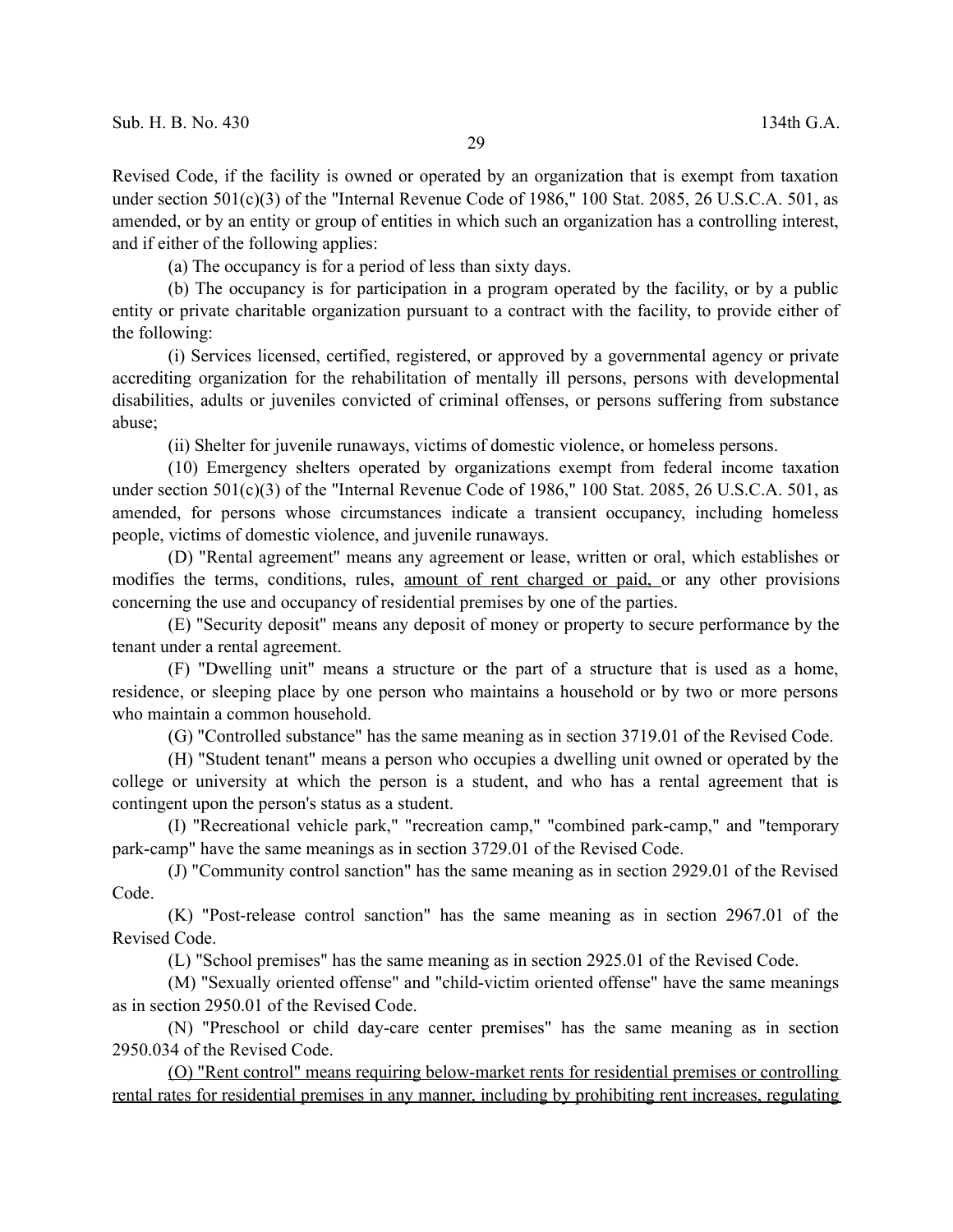rental rate changes between tenancies, limiting rental rate increases, regulating the rental rates of residential premises based on income or wealth of tenants, and other forms of restraint or limitation of rental rates.

(P) "Rent stabilization" means allowing rent increases for residential premises of a fixed amount or on a fixed schedule as set by a political subdivision.

(Q) "Political subdivision" means a county, township, municipal corporation, or any other body corporate and politic that is responsible for government activities in a geographic area smaller than that of the state.

Sec. 5321.19. No municipal corporation  $(A)$  Except as provided in division  $(B)$  of this section, no political subdivision may enact, adopt, renew, maintain, enforce, or continue in existence any ordinance and no township may adopt or continue in existence any resolution charter provision, ordinance, resolution, rule, or other measure that is in conflict with this chapter, or that regulates the rights and obligations of parties to a rental agreement that are regulated by this chapter, including, without limitation, by any way imposing or requiring rent control or rent stabilization. This

(B) This chapter does not preempt any housingof the following:

(1) Housing, building, health, or safety code, or any ordinance as described in division (A)(9) of section 5321.04 of the Revised Code, of any municipal corporation or townshippolitical subdivision;

(2) Charter provision, ordinance, resolution, rule, or other measure of a political subdivision that regulates, or has the effect of regulating in any way, rent charged or paid for the use of residential premises that such political subdivision owns or operates;

(3) A political subdivision from adopting any charter provision, ordinance, resolution, rule, or other measure to implement a plan to use voluntary incentives or agreements that regulates, or has the effect of regulating in any way, rent charged or paid for the use of residential premises so long as such regulating is related to voluntary incentives or agreements to increase or maintain the supply or improve the quality of available residential premises, including, without limitation, incentives authorized by federal law, the incentives set forth in sections 3735.65 to 3735.70 of the Revised Code, tax abatements, tax credit financing, bond or other financing, or loans or grants from the political subdivision.

 Sec. 5321.20. The general assembly finds and declares that maintenance of an adequate housing supply, including access to livable, clean, and well-maintained residential rental premises, in the state of Ohio is an urgent statewide priority and necessary to the well-being of Ohioans. In furtherance of that finding and declaration, the general assembly further finds and declares that rent control and rent stabilization measures may do any of the following:

(A) Suppress rental and property values and thereby discourage maintenance, upkeep, and rehabilitation of existing residential premises and construction of new residential premises;

(B) Incentivize landlords to convert residential premises to condominiums, cooperatives, and other types of housing, thereby removing such residential premises from availability on the rental market;

(C) Lower property tax revenues for state and local governments and political subdivisions;

(D) Lead to deterioration of residential premises;

(E) Discourage turnover of residential premises and thus deprive potential tenants of the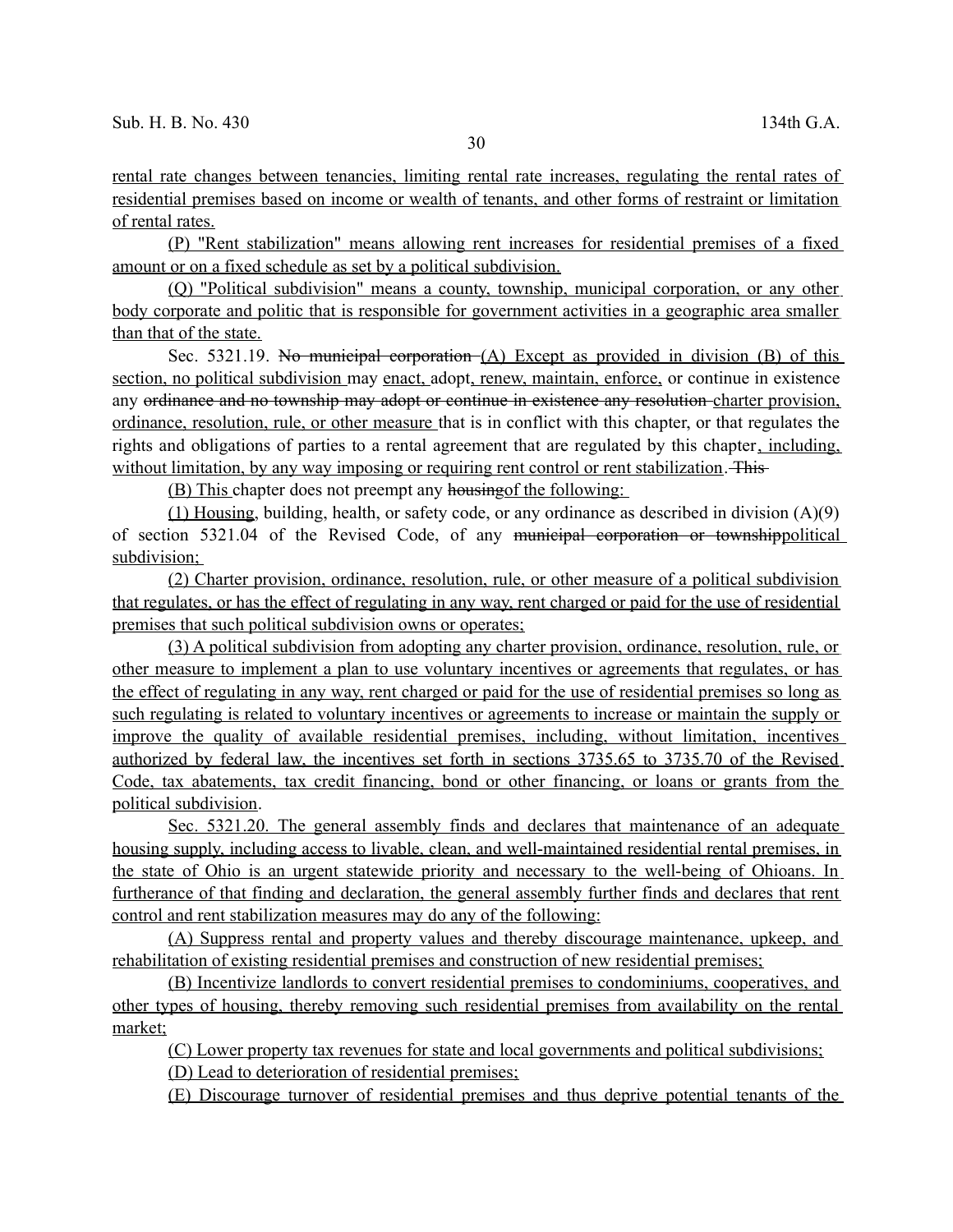ability to rent such premises and result in misallocation of residential premises;

(F) Impede the sale of residential premises;

(G) Discourage investment in new and existing residential premises, especially during times of rising material costs and labor shortages;

(H) Have an adverse effect, due to lack of adequate housing, on individuals who seek employment in areas with scarce available housing and on employers who seek employees in such areas;

(I) Distort the functioning of the market for residential premises;

(J) Impose substantial administrative and enforcement expenses on political subdivisions;

(K) Retroactively deprive owners of residential premises of property rights.

The general assembly therefore finds and declares that, for these reasons, attainment of an adequate housing supply is a matter of overriding statewide interest that requires a uniform approach to rent control and rent stabilization measures in residential premises throughout the state. The general assembly finds and declares that Chapter 5321. of the Revised Code is a statewide and comprehensive legislative enactment regulating all aspects of the landlord-tenant relationship with respect to residential premises. The general assembly further finds and declares that the imposition of rent control and rent stabilization on private residential premises by any political subdivision is a matter of statewide concern and would be inconsistent with the statewide, comprehensive legislative enactment in this chapter. Therefore, rent control and rent stabilization of private residential premises that are regulated by this chapter is a matter of general statewide concern that requires uniform statewide regulation. The general assembly reiterates, by the enactment of Chapter 5321. of the Revised Code, that it is the intent of the general assembly to preempt political subdivisions from regulating the rights and obligations of parties to a rental agreement that are regulated by this chapter, including through the imposition of rent control and rent stabilization in any manner.

SECTION 2. That existing sections 153.64, 1509.01, 1509.071, 1509.151, 1513.37, 3781.06, 3781.106, 3781.27, 5321.01, and 5321.19 of the Revised Code are hereby repealed.

SECTION 3. Not later than ninety days after the effective date of this section, the Public Utilities Commission shall amend its rules to the extent necessary to bring them into conformity with section 4927.102 of the Revised Code.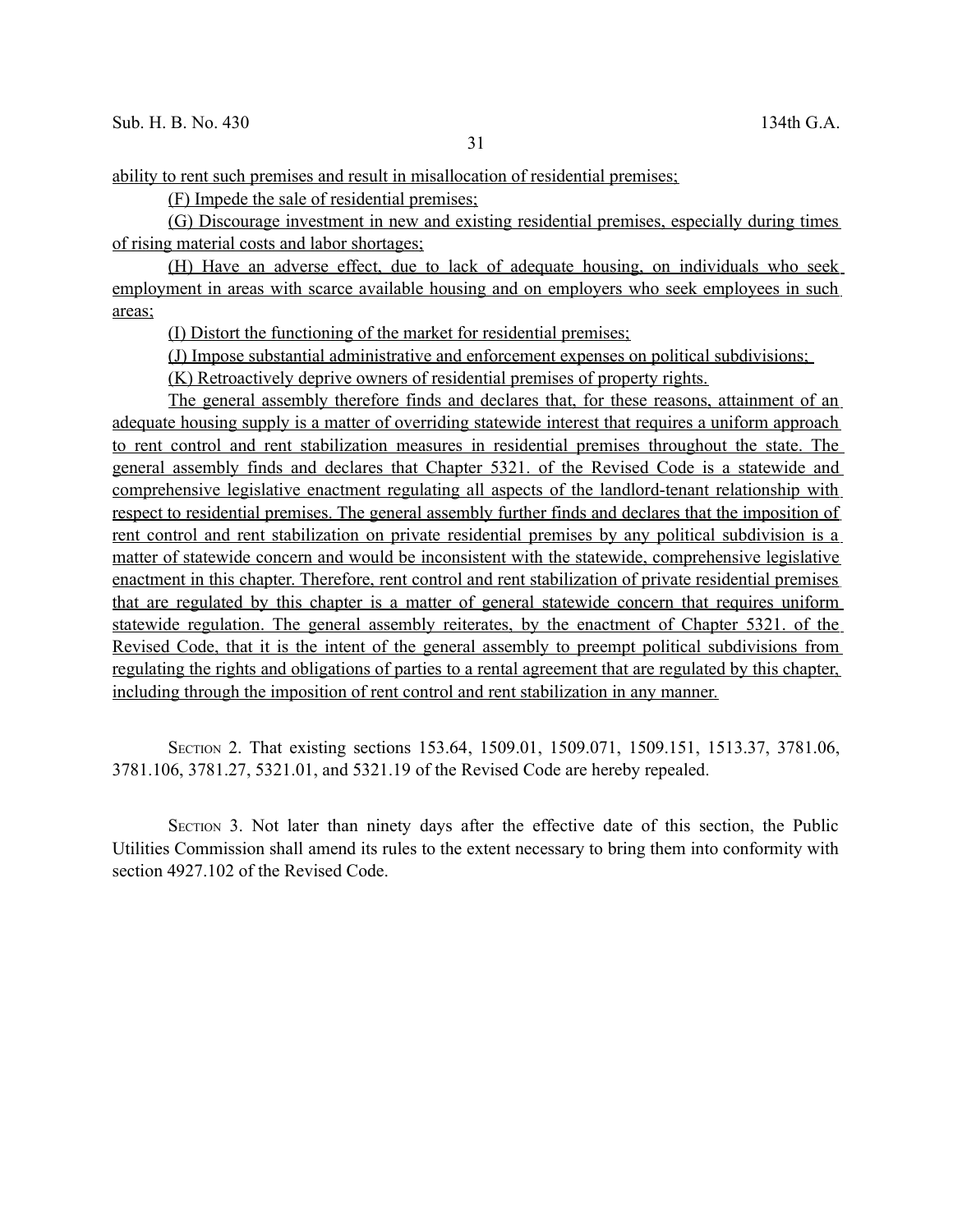*Speaker \_\_\_\_\_\_\_\_\_\_\_\_\_\_\_\_\_\_\_ of the House of Representatives.*

32

*President \_\_\_\_\_\_\_\_\_\_\_\_\_\_\_\_\_\_\_ of the Senate.*

Passed \_\_\_\_\_\_\_\_\_\_\_\_\_\_\_\_\_\_\_\_\_\_\_\_, 20\_\_\_\_

Approved \_\_\_\_\_\_\_\_\_\_\_\_\_\_\_\_\_\_\_\_\_\_\_\_, 20\_\_\_\_

*Governor.*